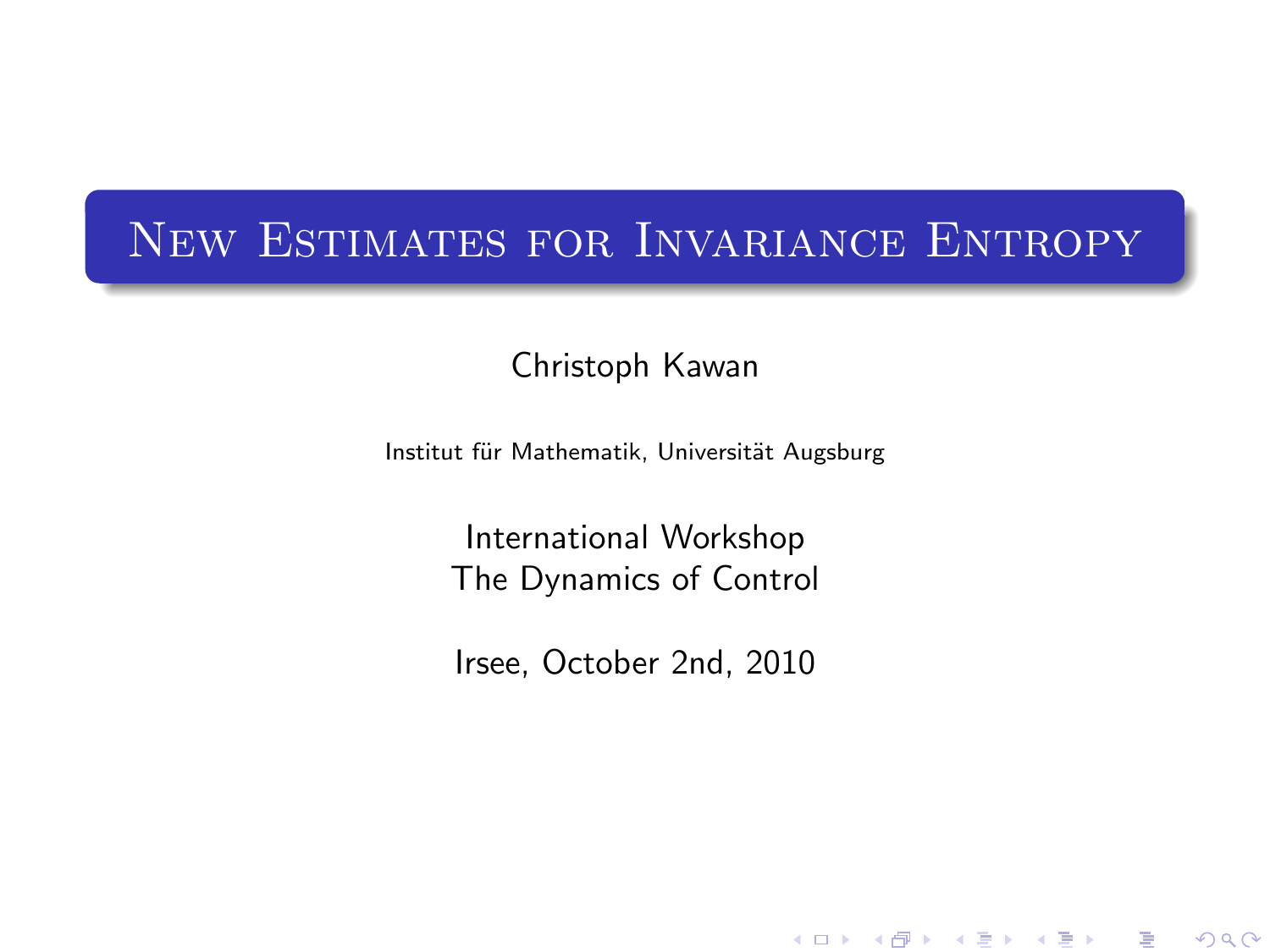| What am i talking about? | <b>Examples</b> | Estimating invariance entropy from below | <b>Applications</b> |
|--------------------------|-----------------|------------------------------------------|---------------------|
| <b>OUTLINE</b>           |                 |                                          |                     |

### <sup>1</sup> WHAT AM I TALKING ABOUT?

### <sup>2</sup> [Examples](#page-10-0)

### <sup>3</sup> [Estimating invariance entropy from below](#page-12-0)

K ロ ▶ K @ ▶ K 할 > K 할 > 1 할 > 1 이익어

### 4 APPLICATIONS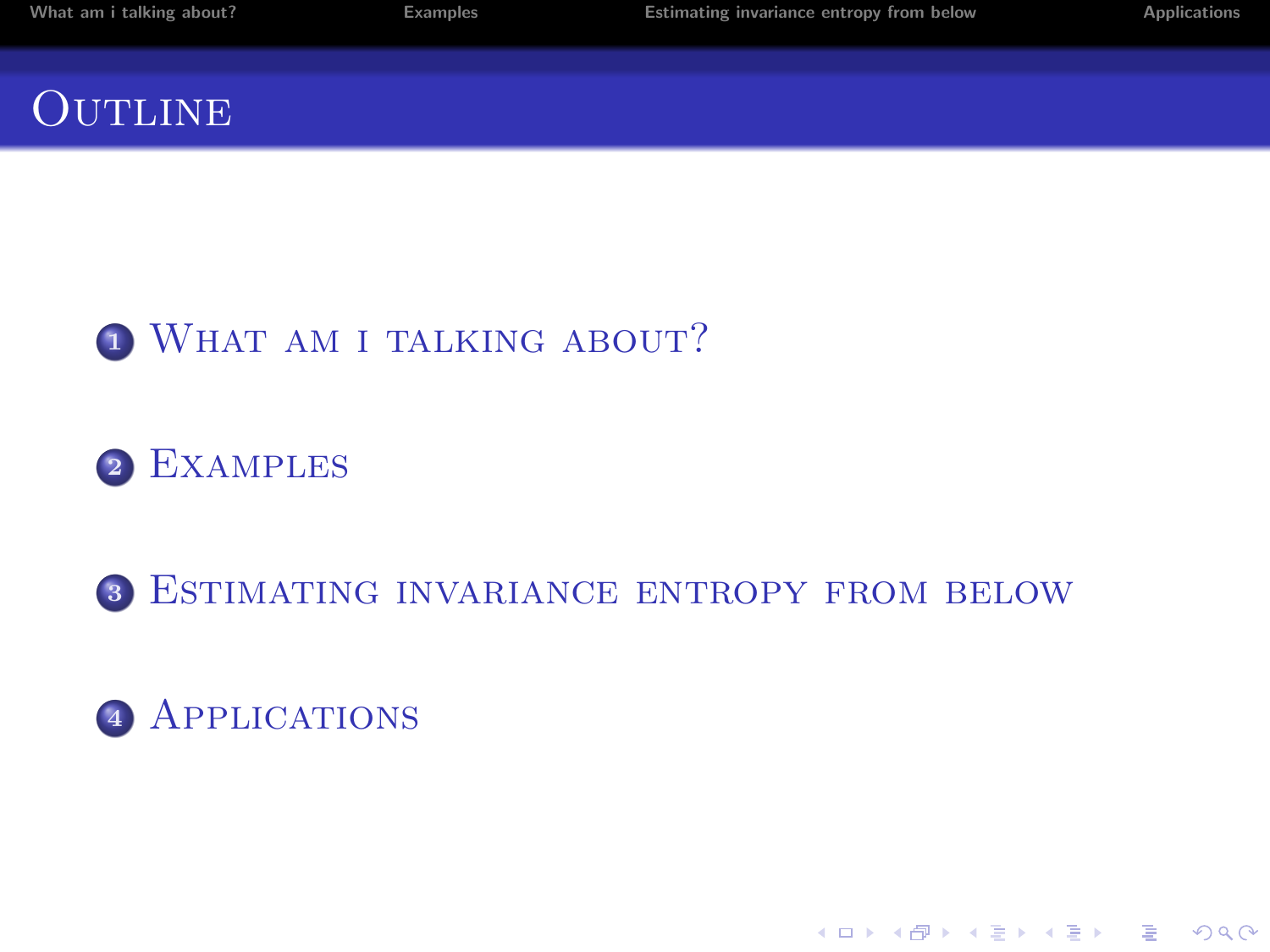**KORK ERKER ADAM ADA** 

#### THE CONCEPT OF INVARIANCE ENTROPY

#### **SETTING**

Consider a continuous-time control system

$$
\dot{x}(t)=F(x(t),u(t)), u\in\mathcal{U},
$$

on a Riemannian manifold  $M$  such that  $F:M\times \mathbb{R}^m\to \mathcal{T} M$  is continuous and continuously differentiable in the first argument. Then there are unique solutions  $\varphi(t, x, u)$  for all  $x \in M$  and  $u \in \mathcal{U}$  and  $\varphi_{t,u}(x) = \varphi(t, x, u)$  is continuously differentiable. Let  $Q \subset M$  be a compact and controlled invariant set:

<span id="page-2-0"></span> $\forall x \in Q: \exists u \in \mathcal{U}: \varphi(t, x, u) \in Q$  for all  $t \geq 0$ .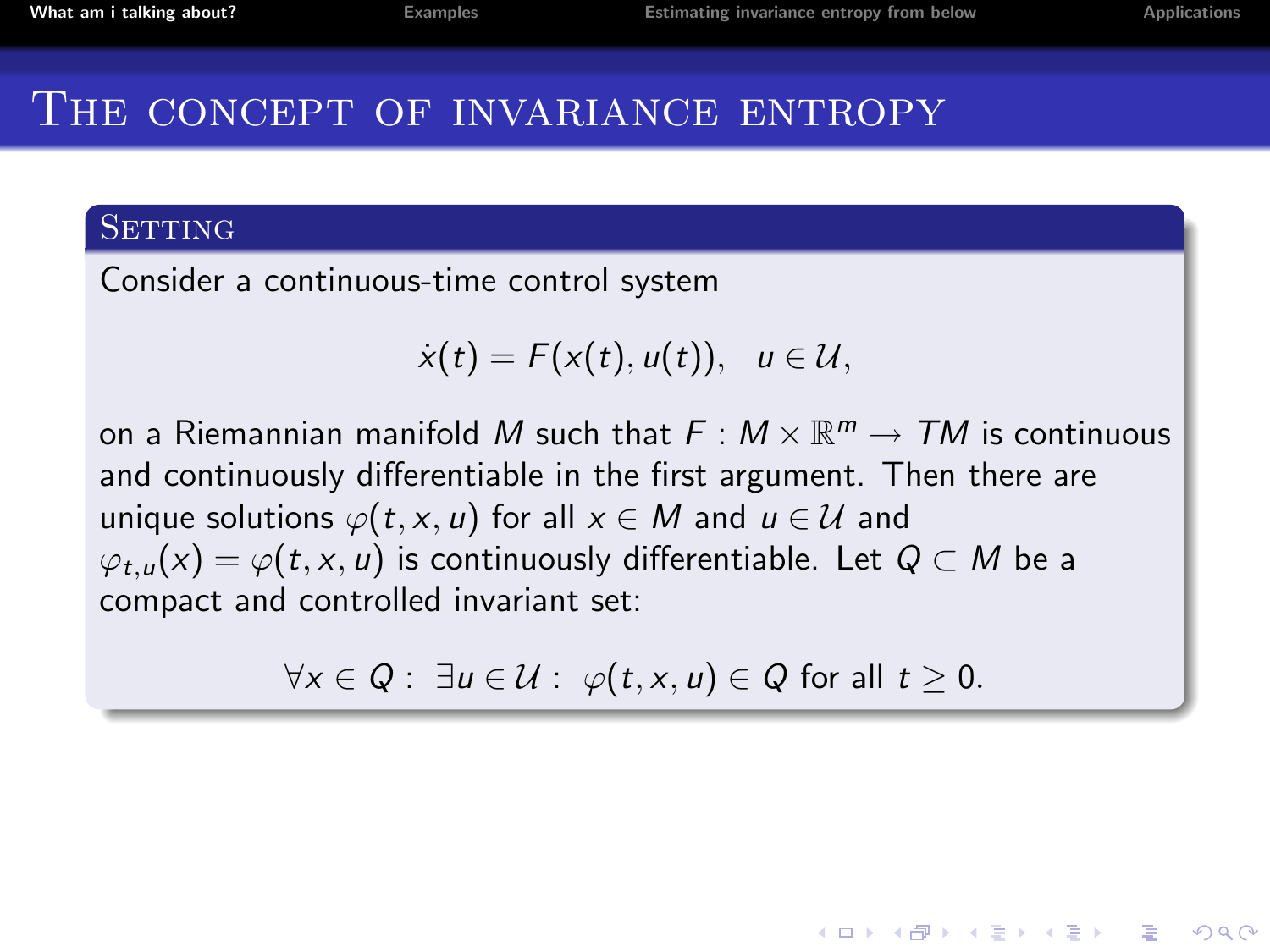### THE CONCEPT OF INVARIANCE ENTROPY

#### **SETTING**

Consider a continuous-time control system

$$
\dot{x}(t)=F(x(t),u(t)), u\in\mathcal{U},
$$

on a Riemannian manifold  $M$  such that  $F:M\times \mathbb{R}^m\to \mathcal{T} M$  is continuous and continuously differentiable in the first argument. Then there are unique solutions  $\varphi(t, x, u)$  for all  $x \in M$  and  $u \in \mathcal{U}$  and  $\varphi_{t,u}(x) = \varphi(t, x, u)$  is continuously differentiable. Let  $Q \subset M$  be a compact and controlled invariant set:

$$
\forall x \in Q: \exists u \in \mathcal{U}: \varphi(t, x, u) \in Q \text{ for all } t \geq 0.
$$

#### QUESTION:

How fast does the number of open-loop control functions, which are needed to stay in Q up to time  $\tau$ , grow when  $\tau$  goes to infinity?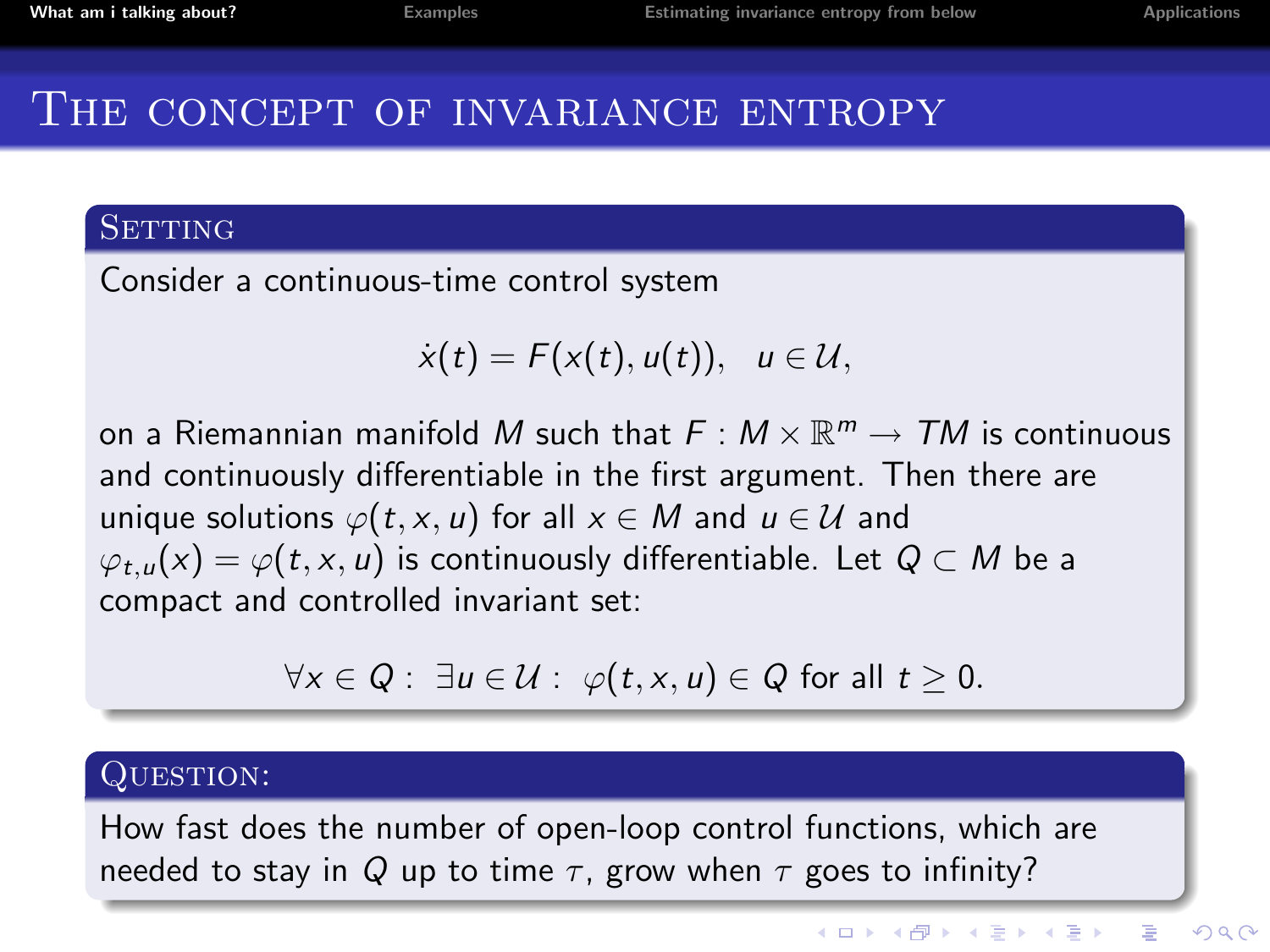**KORK ERKER ADAM ADA** 

### THE CONCEPT OF INVARIANCE ENTROPY

#### DEFINITION (FRITZ)

A set  $S \subset U$  is called  $(\tau, Q)$ -spanning if

$$
\forall x \in Q: \exists u \in S: \varphi(t, x, u) \in Q \text{ for all } t \in [0, \tau].
$$

Let  $r_{inv}(\tau, Q)$  denote the minimal cardinality of such a set and define the (strict) invariance entropy by

$$
h_{\mathsf{inv}}(Q) := \lim_{\tau \to \infty} \frac{1}{\tau} \ln r_{\mathsf{inv}}(\tau, Q).
$$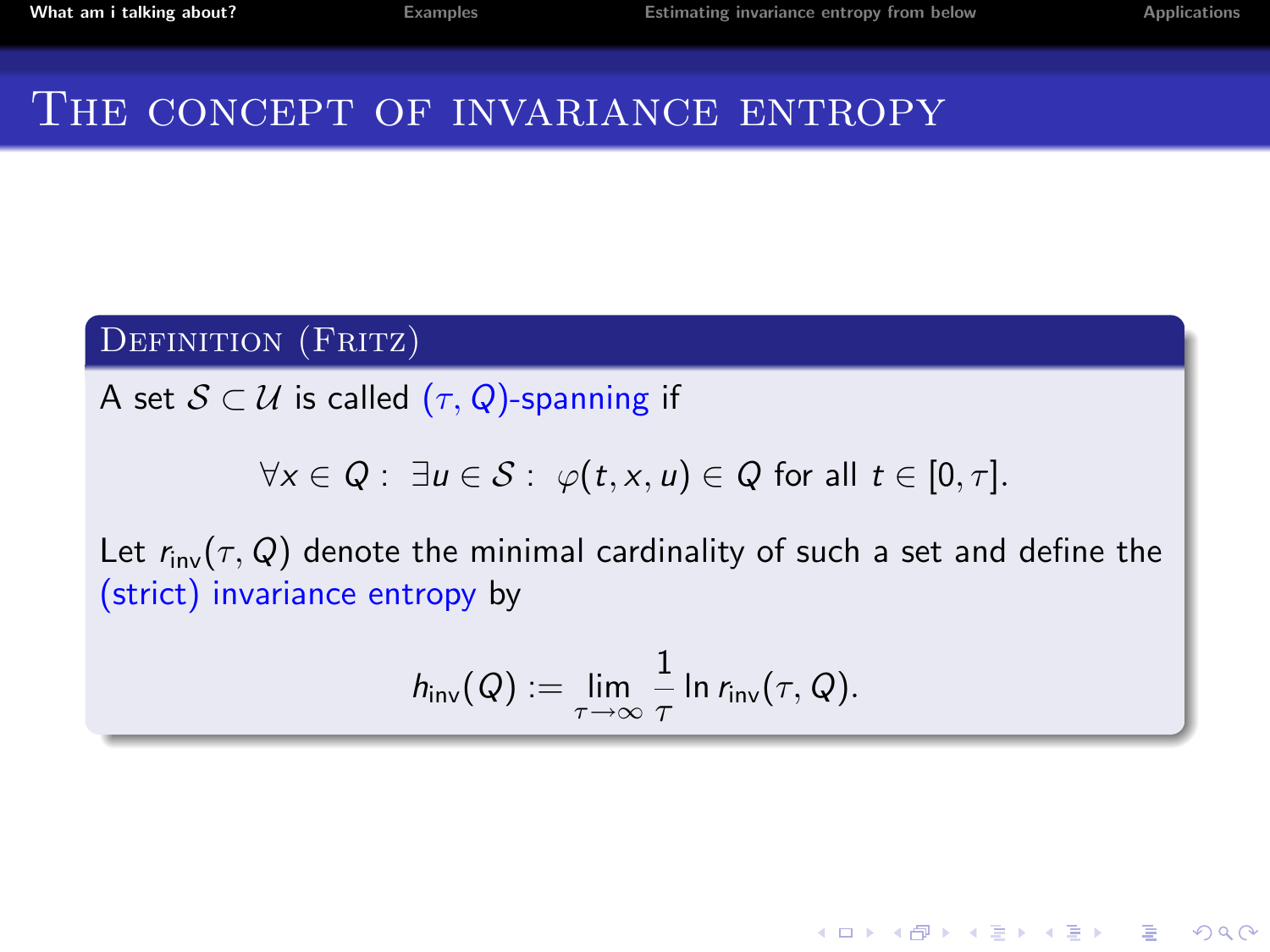| What am i talking about? | <b>Examples</b> | Estimating invariance entropy from below | <b>Applications</b> |
|--------------------------|-----------------|------------------------------------------|---------------------|
| REMARKS                  |                 |                                          |                     |

**4** Specifying a compact set  $K \subset Q$  of initial conditions, one obtains an invariance entropy  $h_{inv}(K, Q)$  depending on K and Q.

K ロ ▶ K @ ▶ K 할 ▶ K 할 ▶ | 할 | © 9 Q @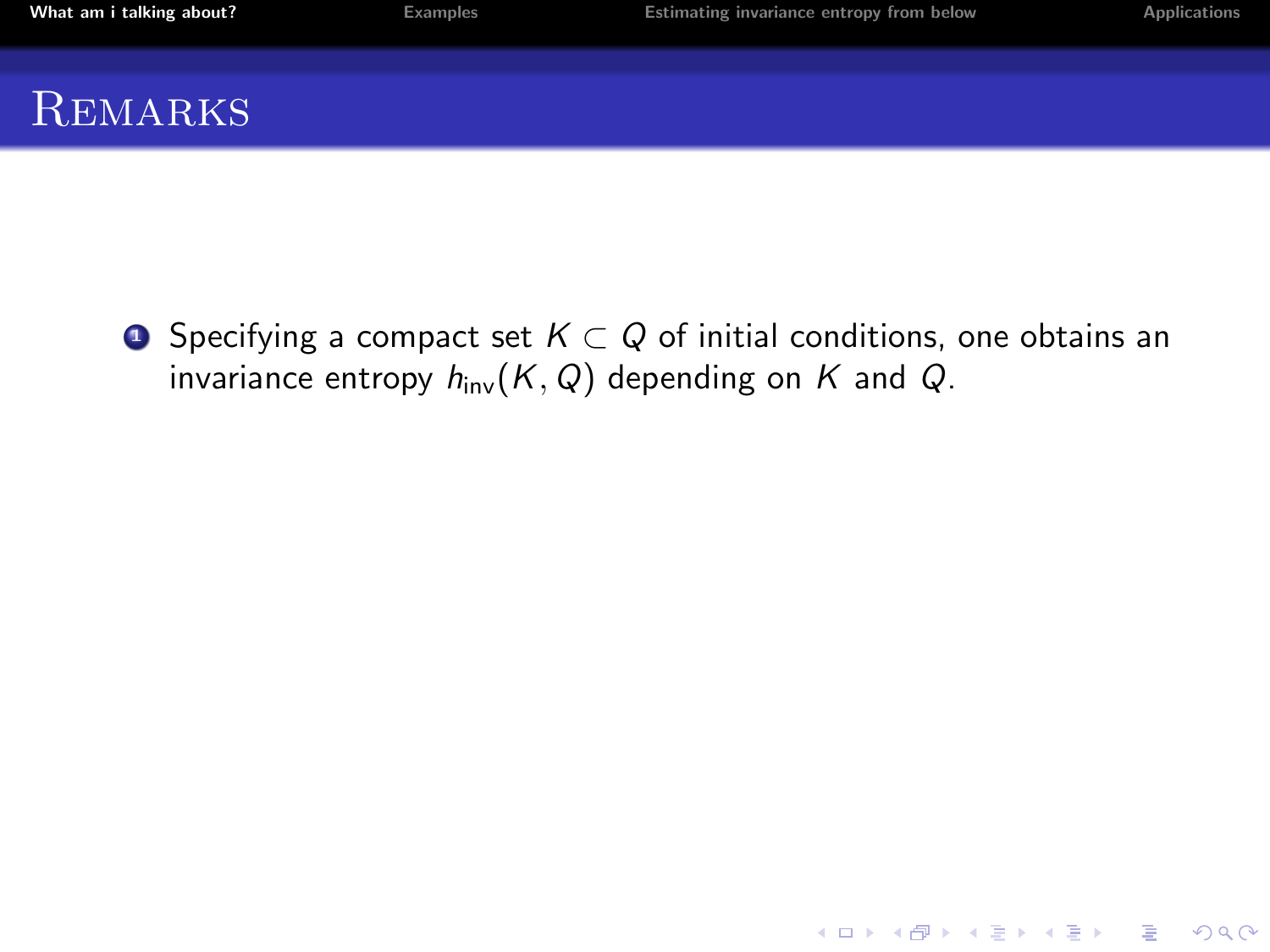| What am i talking about? | <b>Examples</b> | Estimating invariance entropy from below | <b>Applications</b> |
|--------------------------|-----------------|------------------------------------------|---------------------|
|                          |                 |                                          |                     |
| REMARKS                  |                 |                                          |                     |

- **4** Specifying a compact set  $K \subset Q$  of initial conditions, one obtains an invariance entropy  $h_{\text{inv}}(K, Q)$  depending on K and Q.
- **2** Requiring that trajectories only stay in an  $\varepsilon$ -neighborhood of Q, one obtains another version of invariance entropy.

K ロ ▶ K @ ▶ K 할 ▶ K 할 ▶ 이 할 → 9 Q @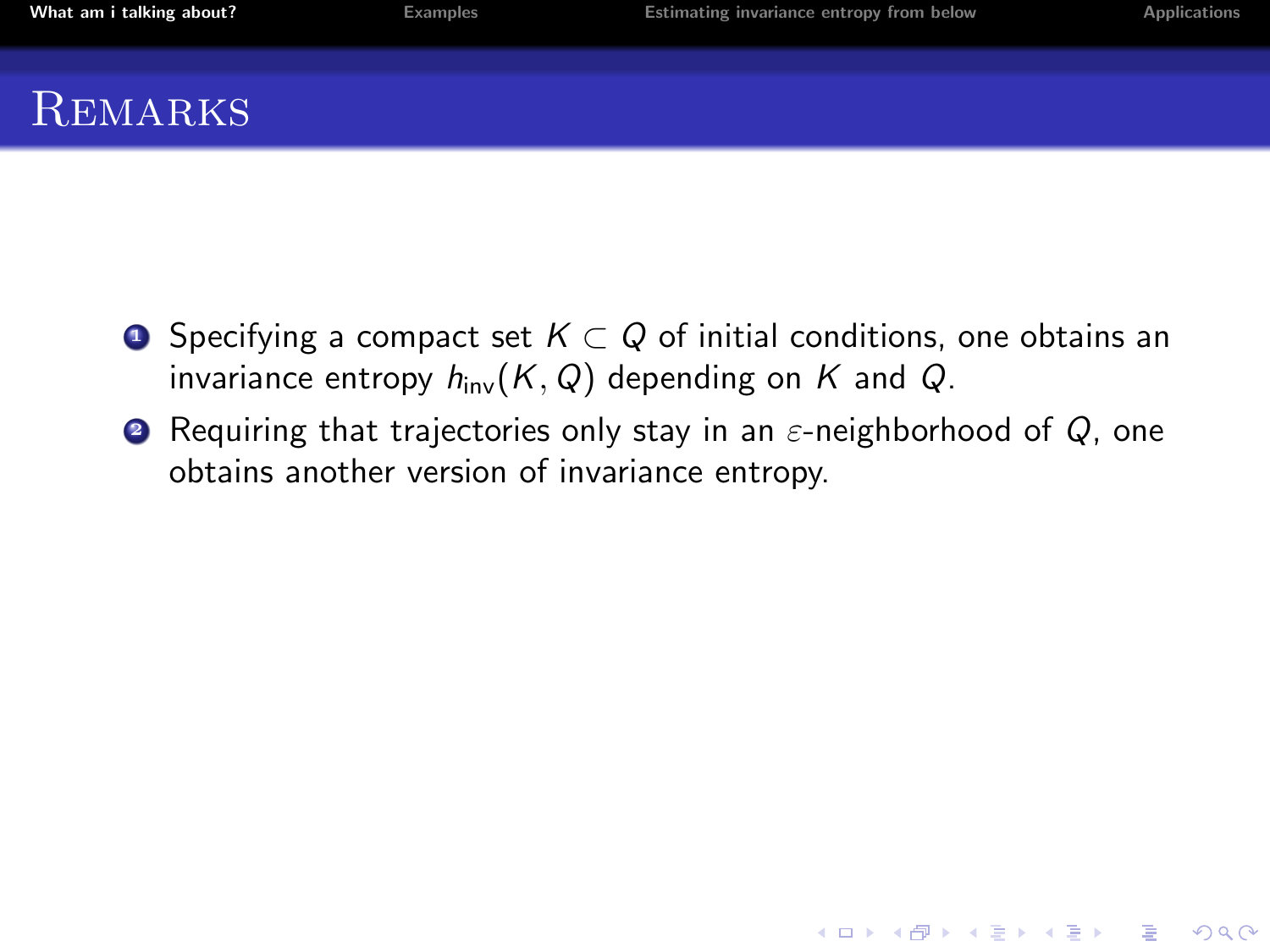| What am i talking about? | <b>Examples</b> | Estimating invariance entropy from below | Applications |
|--------------------------|-----------------|------------------------------------------|--------------|
|                          |                 |                                          |              |
| REMARKS                  |                 |                                          |              |

- **■** Specifying a compact set  $K \subset Q$  of initial conditions, one obtains an invariance entropy  $h_{\text{inv}}(K, Q)$  depending on K and Q.
- **2** Requiring that trajectories only stay in an  $\varepsilon$ -neighborhood of Q, one obtains another version of invariance entropy.
- $\bullet$   $h_{\text{inv}}(Q) < \infty$  if and only if  $r_{\text{inv}}(\tau, Q) < \infty$  for one or, equivalently, for all  $\tau > 0$ .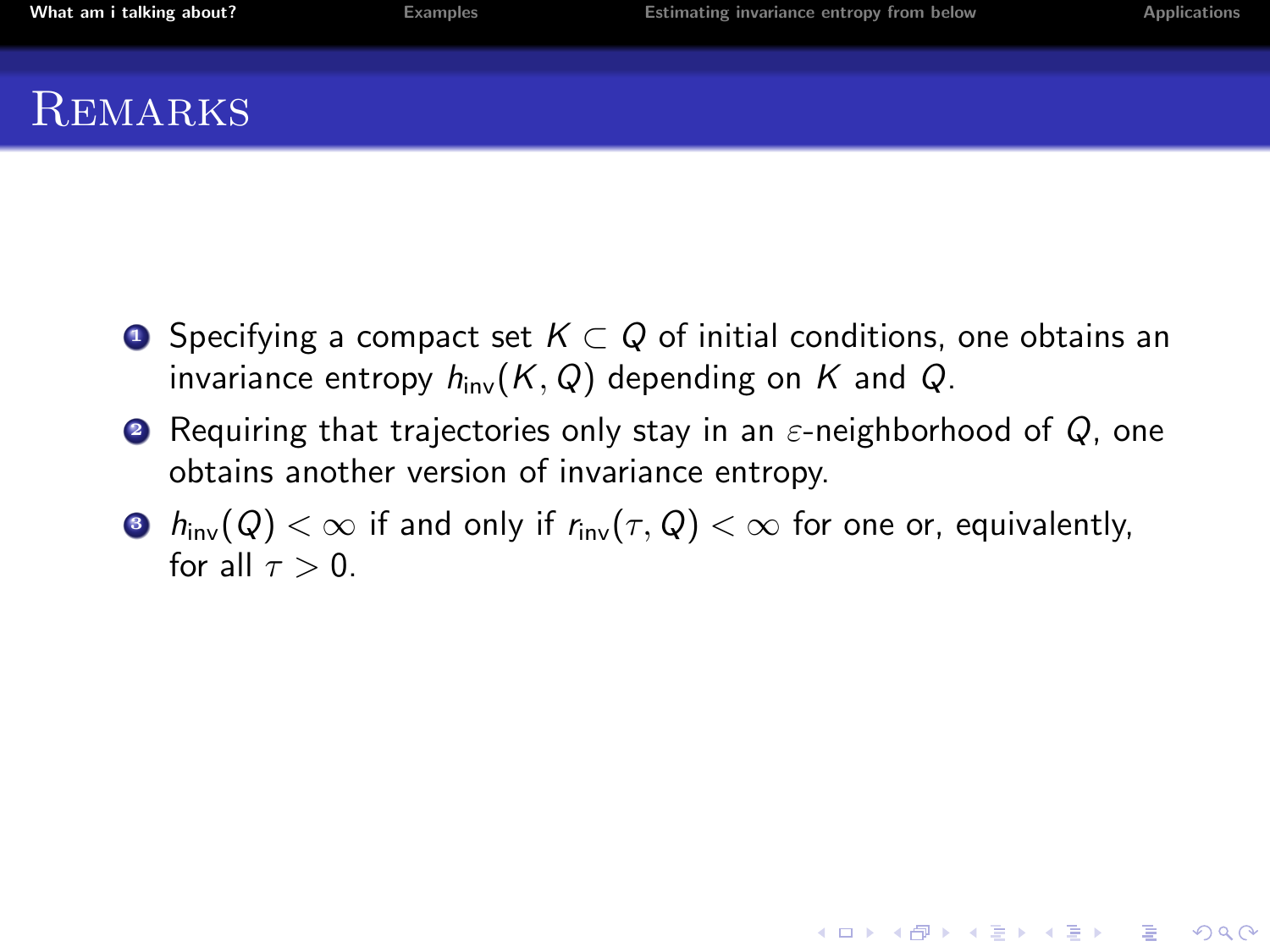- **4** Specifying a compact set  $K \subset Q$  of initial conditions, one obtains an invariance entropy  $h_{\text{inv}}(K, Q)$  depending on K and Q.
- **2** Requiring that trajectories only stay in an  $\varepsilon$ -neighborhood of Q, one obtains another version of invariance entropy.
- $\bullet$   $h_{\text{inv}}(Q) < \infty$  if and only if  $r_{\text{inv}}(\tau, Q) < \infty$  for one or, equivalently, for all  $\tau > 0$ .

 $\Theta$   $h_{\text{inv}}(Q)$  is an invariant with respect to state transformations.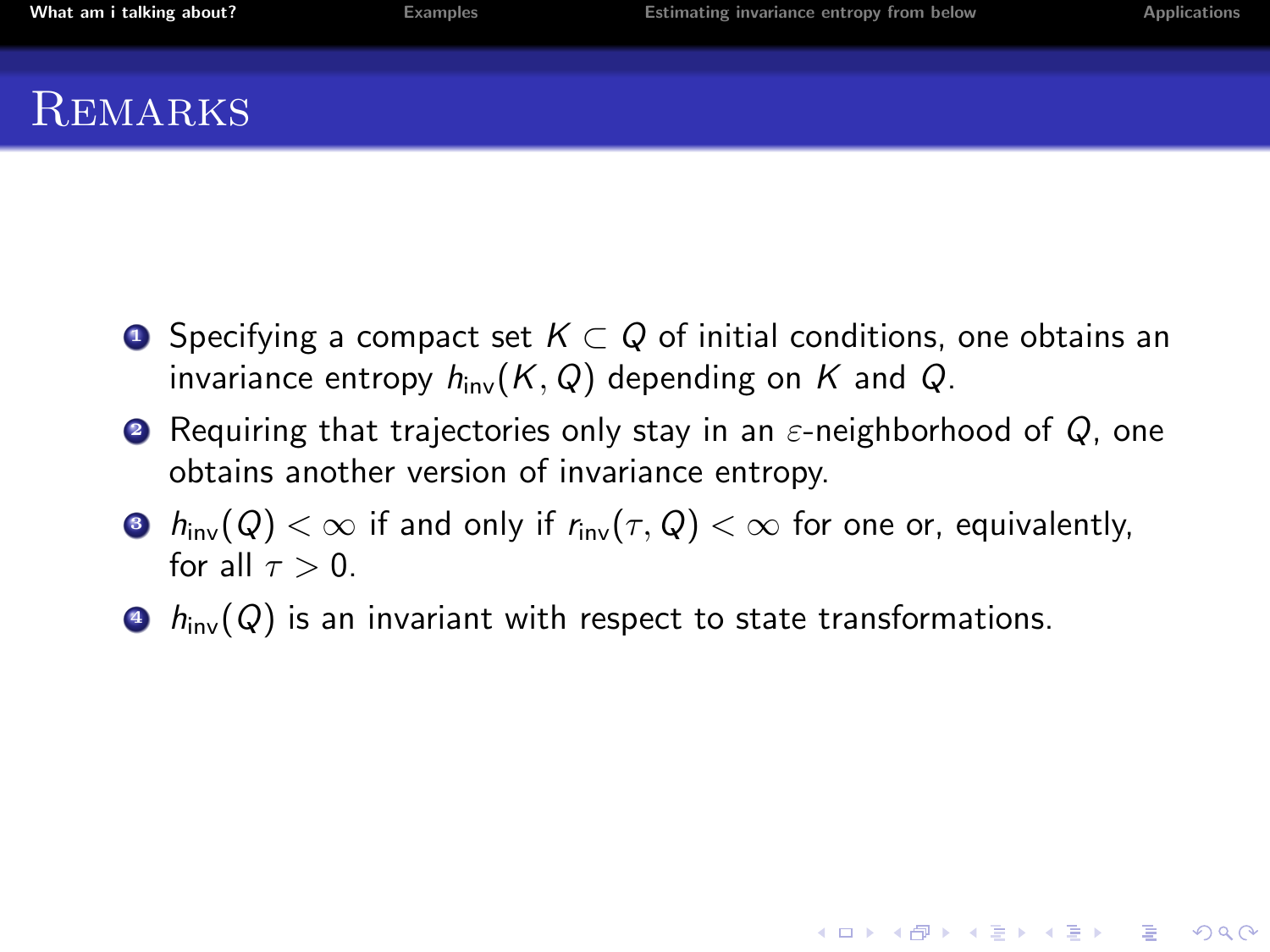**REMARKS** 

- **4** Specifying a compact set  $K \subset Q$  of initial conditions, one obtains an invariance entropy  $h_{\text{inv}}(K, Q)$  depending on K and Q.
- **2** Requiring that trajectories only stay in an  $\varepsilon$ -neighborhood of Q, one obtains another version of invariance entropy.
- $\bullet$   $h_{\text{inv}}(Q) < \infty$  if and only if  $r_{\text{inv}}(\tau, Q) < \infty$  for one or, equivalently, for all  $\tau > 0$ .
- $\Theta$   $h_{\text{inv}}(Q)$  is an invariant with respect to state transformations.
- $\bullet$   $h_{\text{inv}}(Q)$  equals the infimal data rate in a feedback loop necessary to render the set Q invariant by a causal coding and control law.

**KORKAR KERKER E VOOR**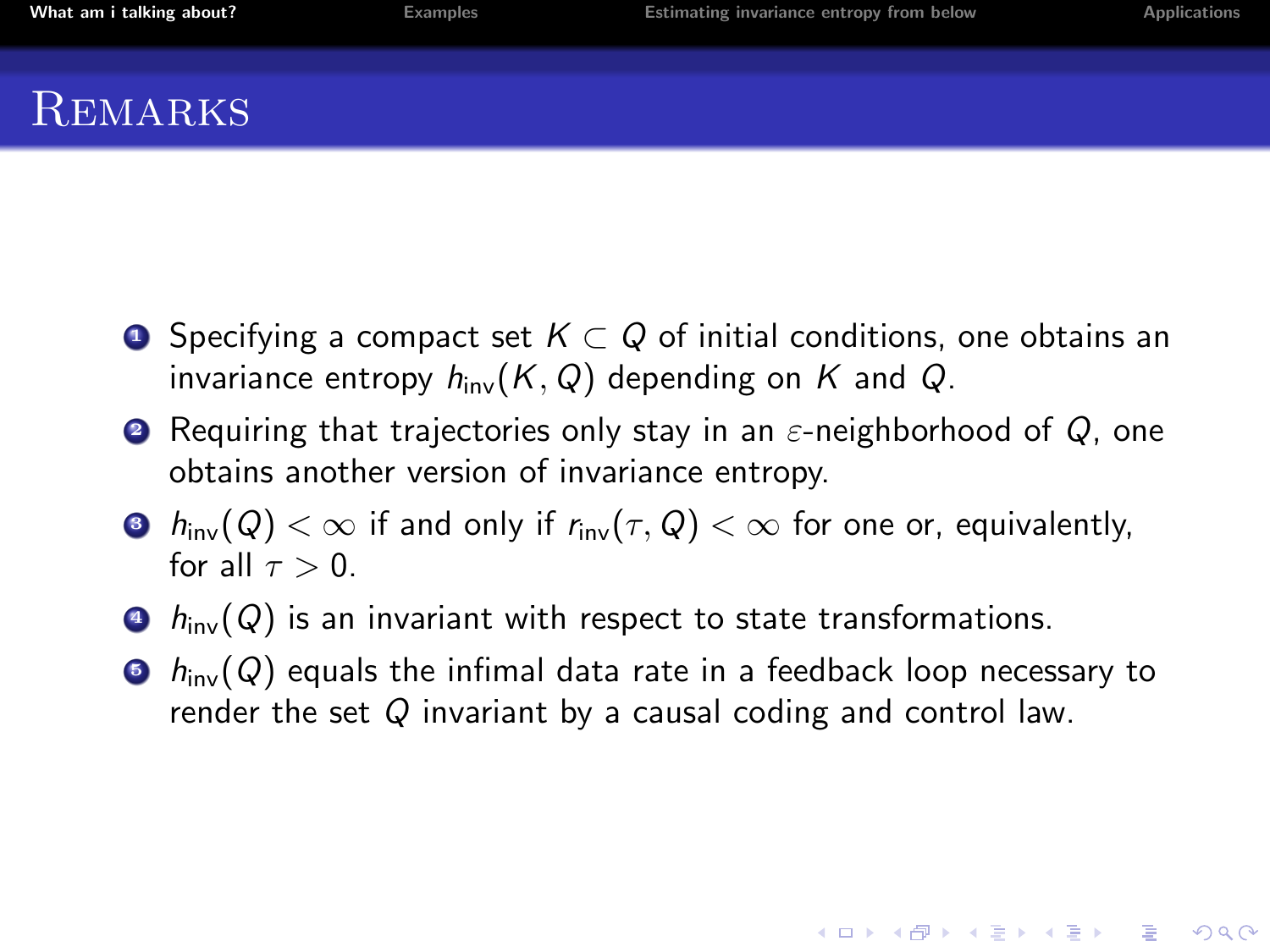Consider a linear control system

$$
\dot{x}(t) = Ax(t) + Bu(t), u \in \mathcal{U},
$$

with compact control range. Assume that  $Q$  is a compact controlled invariant set with positive Lebesgue measure. Then

$$
h_{\mathsf{inv}}(Q) = \sum_{\lambda \in \mathrm{spec}(A)} \mathsf{max}\{0, \mathsf{Re}\,\lambda\},
$$

K ロ ▶ K @ ▶ K 할 ▶ K 할 ▶ | 할 | © 9 Q @

<span id="page-10-0"></span>where every eigenvalue is counted with its multiplicity.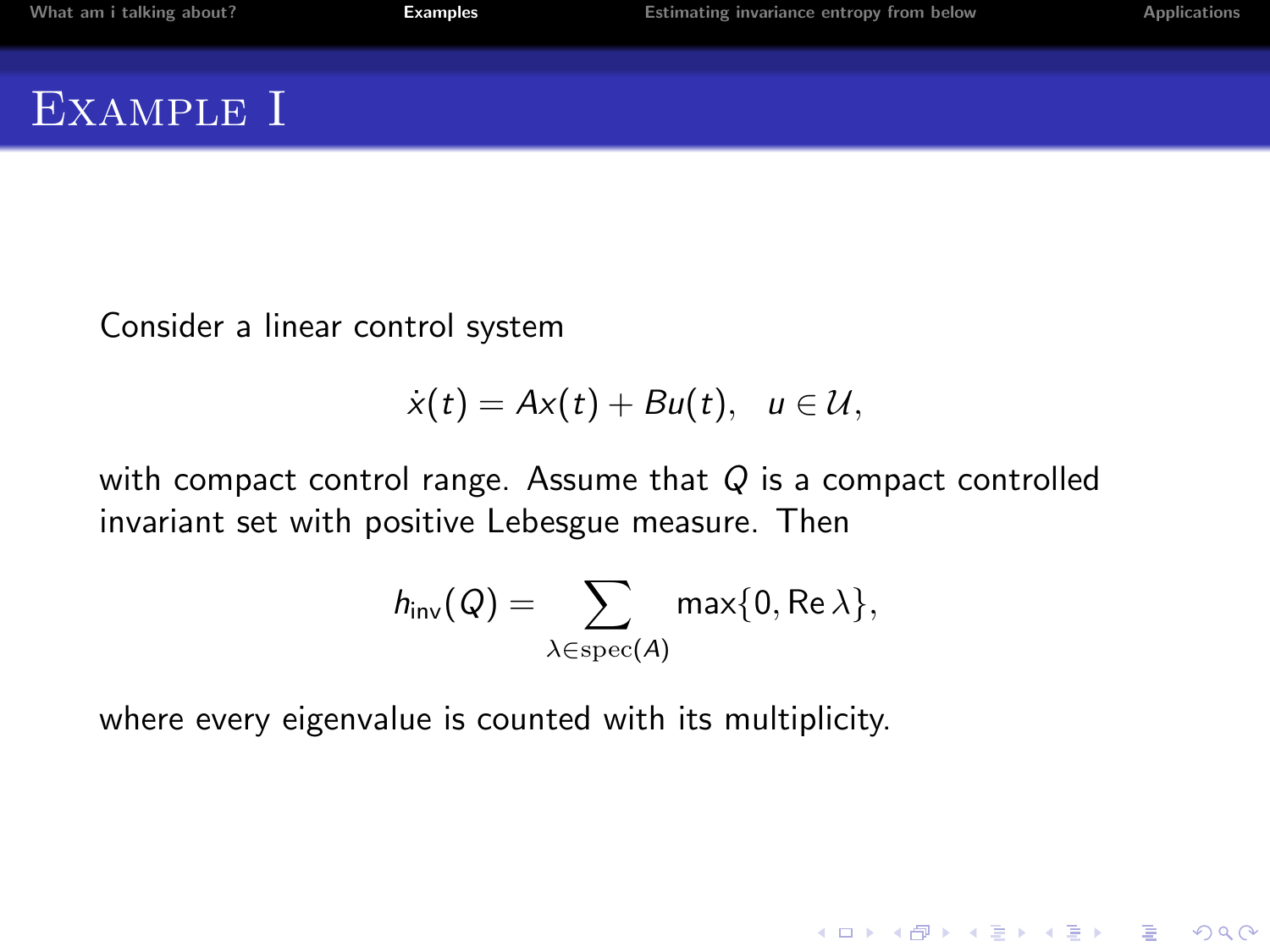Consider a control-affine system of the form

$$
\dot{x}=f(x)+u(t)g(x), u\in\mathcal{U},
$$

on R with  $u(t) \in [a, b]$ ,  $a < b$ . Let D be a bounded control set with nonvoid interior and assume that the system is locally accessible on cl D. Then for  $Q = cl D$  and  $K \subset D$ 

$$
h_{\text{inv}}(K, Q) = \max \{0, \inf \Sigma_{\text{Ly}}(Q)\}
$$
  
= 
$$
\max \left\{0, \min_{x \in Q} \left[f'(x) - \frac{f(x)}{g(x)}g'(x)\right]\right\}.
$$

**KORK STRATER STRAKER**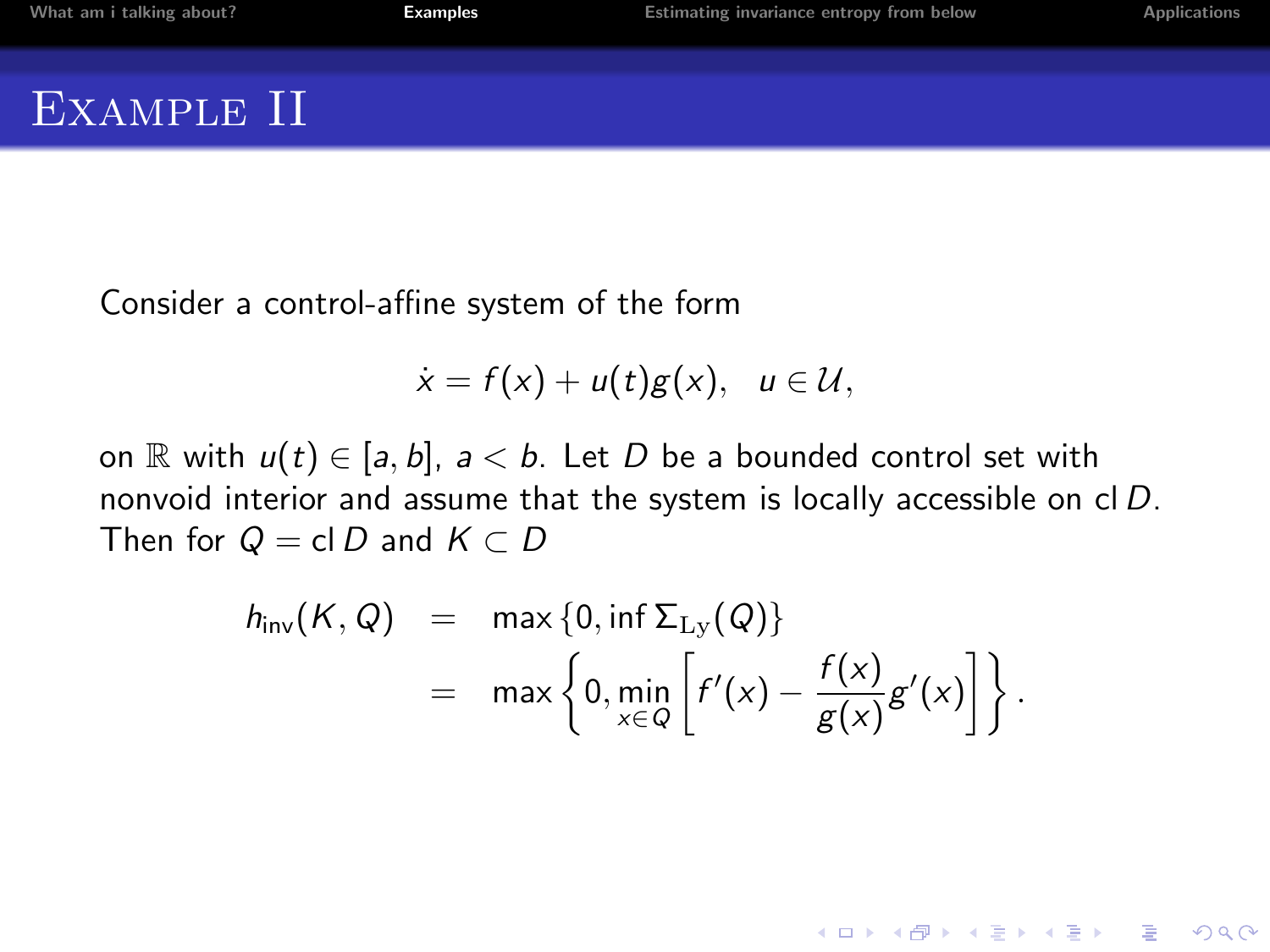K ロ ▶ K @ ▶ K 할 ▶ K 할 ▶ | 할 | © 9 Q @

## LOWER BOUNDS: THE BASIC IDEA

Let m be an outer measure on M such that  $0 < m(Q) < \infty$ . Define

<span id="page-12-0"></span>
$$
Q(u,\tau):=\{x\in Q\;:\;\varphi([0,\tau],x,u)\subset Q\}\,,\quad u\in\mathcal{U},\;\tau>0.
$$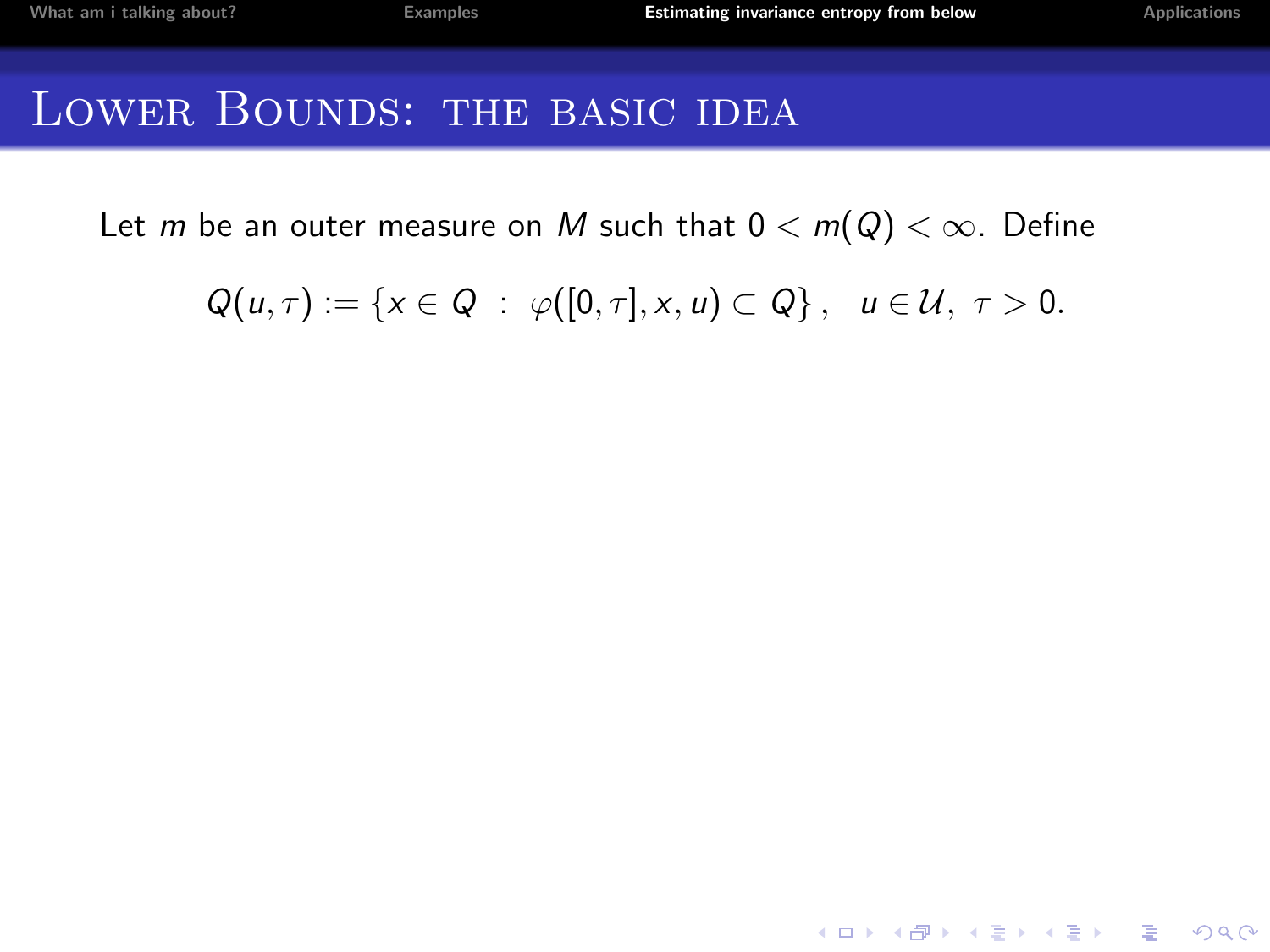## LOWER BOUNDS: THE BASIC IDEA

Let m be an outer measure on M such that  $0 < m(Q) < \infty$ . Define

$$
Q(u,\tau):=\{x\in Q\;:\;\varphi([0,\tau],x,u)\subset Q\}\,,\quad u\in\mathcal{U},\;\tau>0.
$$

Let  $S \subset \mathcal{U}$  be a minimal  $(\tau, Q)$ -spanning set. Then

$$
Q = \bigcup_{u \in S} Q(u, \tau) \Rightarrow m(Q) \leq \sum_{u \in S} m(Q(u, \tau)).
$$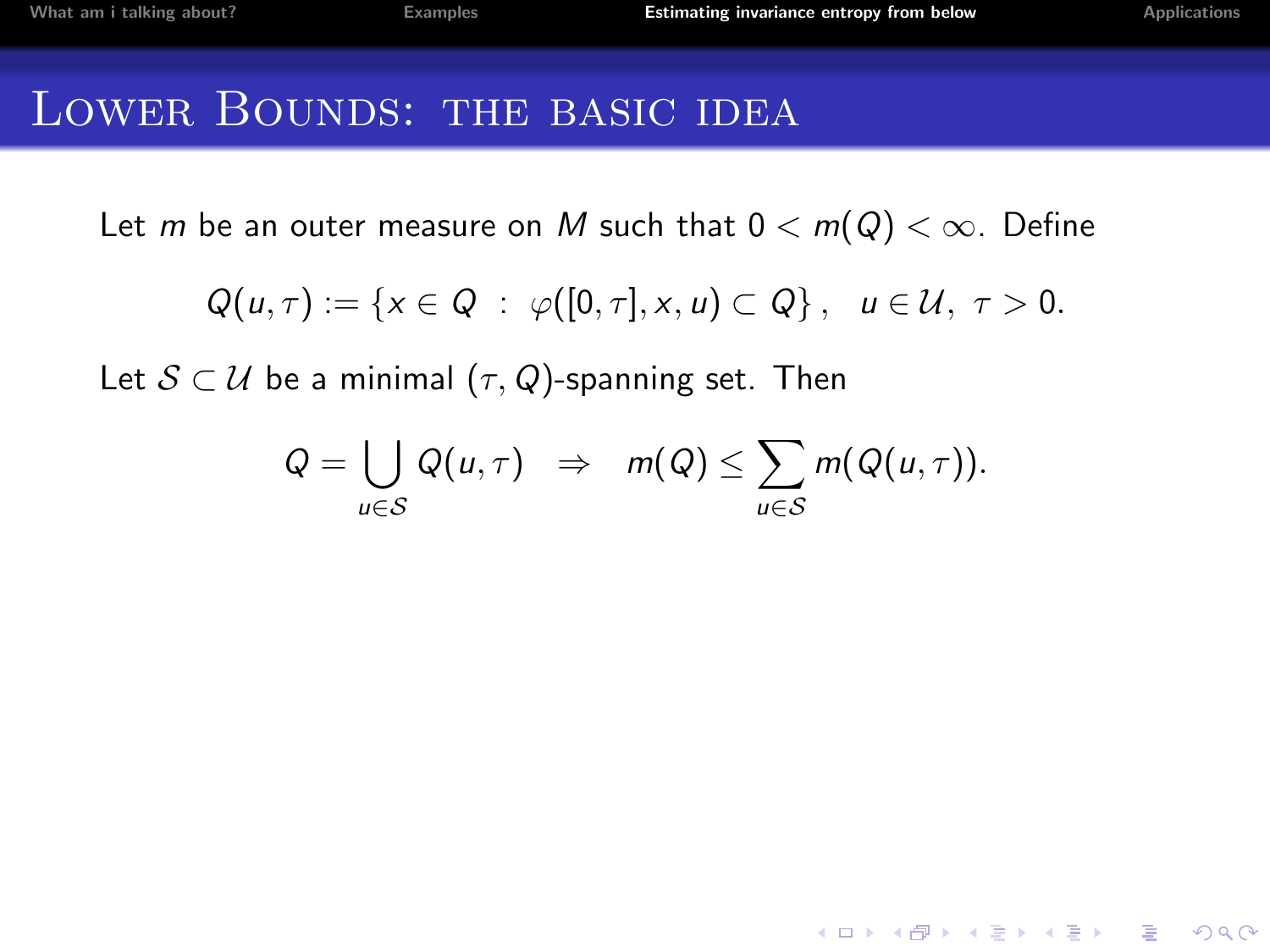### LOWER BOUNDS: THE BASIC IDEA

Let m be an outer measure on M such that  $0 < m(Q) < \infty$ . Define

$$
Q(u,\tau):=\{x\in Q\;:\;\varphi([0,\tau],x,u)\subset Q\}\,,\quad u\in\mathcal{U},\;\tau>0.
$$

Let  $S \subset U$  be a minimal  $(\tau, Q)$ -spanning set. Then

$$
Q = \bigcup_{u \in S} Q(u, \tau) \Rightarrow m(Q) \leq \sum_{u \in S} m(Q(u, \tau)).
$$

This implies

$$
m(Q) \leq \#\mathcal{S} \cdot \sup_{u} m(Q(u,\tau)) = r_{\mathsf{inv}}(\tau,Q) \cdot \sup_{u} m(Q(u,\tau)).
$$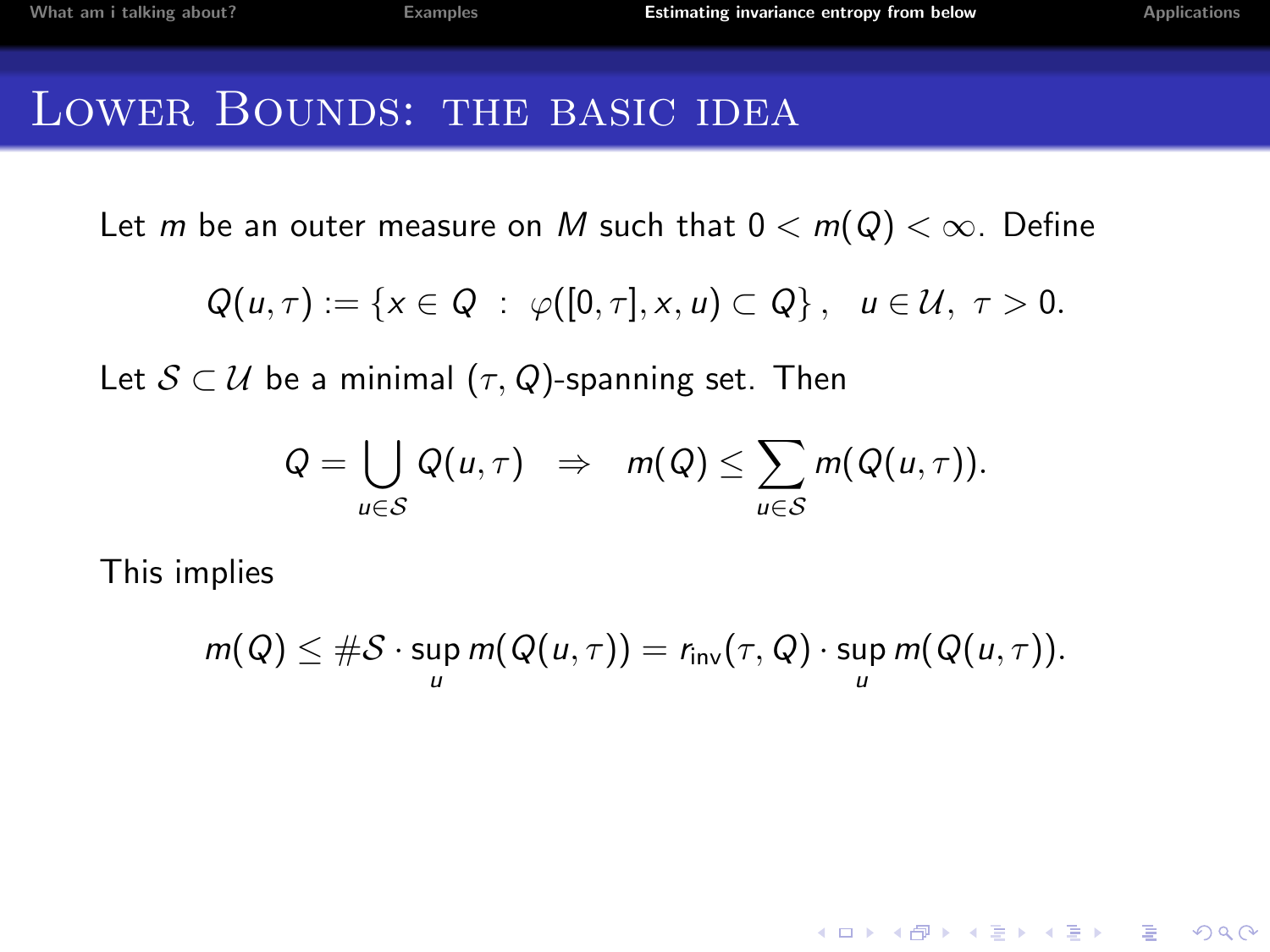## LOWER BOUNDS: THE BASIC IDEA

Let m be an outer measure on M such that  $0 < m(Q) < \infty$ . Define

$$
Q(u,\tau):=\{x\in Q\;:\;\varphi([0,\tau],x,u)\subset Q\}\,,\quad u\in\mathcal{U},\;\tau>0.
$$

Let  $S \subset U$  be a minimal  $(\tau, Q)$ -spanning set. Then

$$
Q = \bigcup_{u \in S} Q(u, \tau) \Rightarrow m(Q) \leq \sum_{u \in S} m(Q(u, \tau)).
$$

This implies

$$
m(Q) \leq \#\mathcal{S} \cdot \sup_{u} m(Q(u,\tau)) = r_{\mathsf{inv}}(\tau,Q) \cdot \sup_{u} m(Q(u,\tau)).
$$

Therefore,

$$
h_{\text{inv}}(Q) \geq -\limsup_{\tau \to \infty} \frac{1}{\tau} \ln \sup_{u} m(Q(u, \tau)).
$$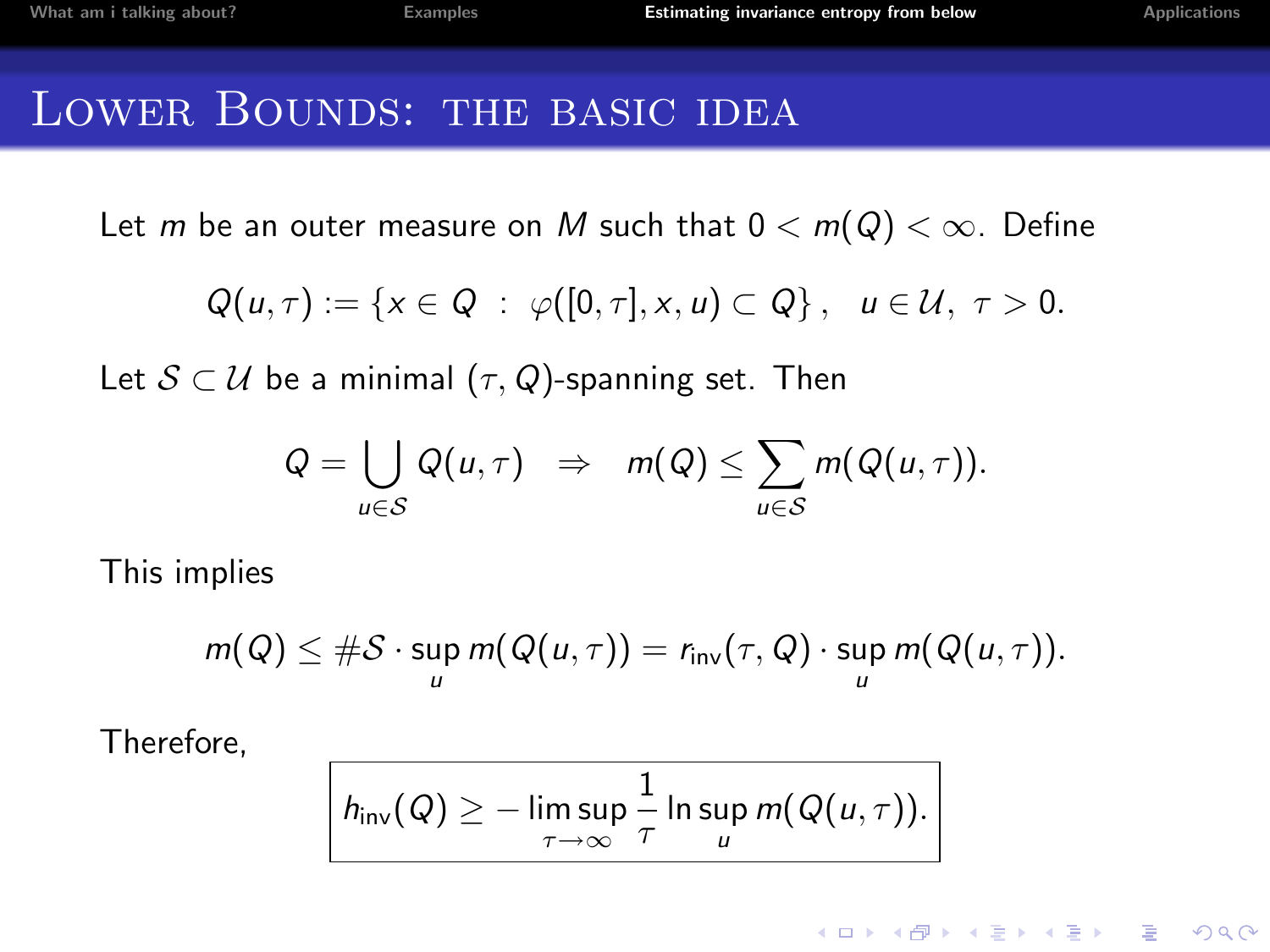[What am i talking about?](#page-2-0) **[Examples](#page-10-0)** Examples **[Estimating invariance entropy from below](#page-12-0)** [Applications](#page-29-0)

**K ロ ▶ K @ ▶ K 할 X X 할 X 및 할 X X Q Q O** 

## REDUCTION OF THE PROBLEM

#### **QUESTION**

How to estimate  $m(Q(u, \tau))$ ?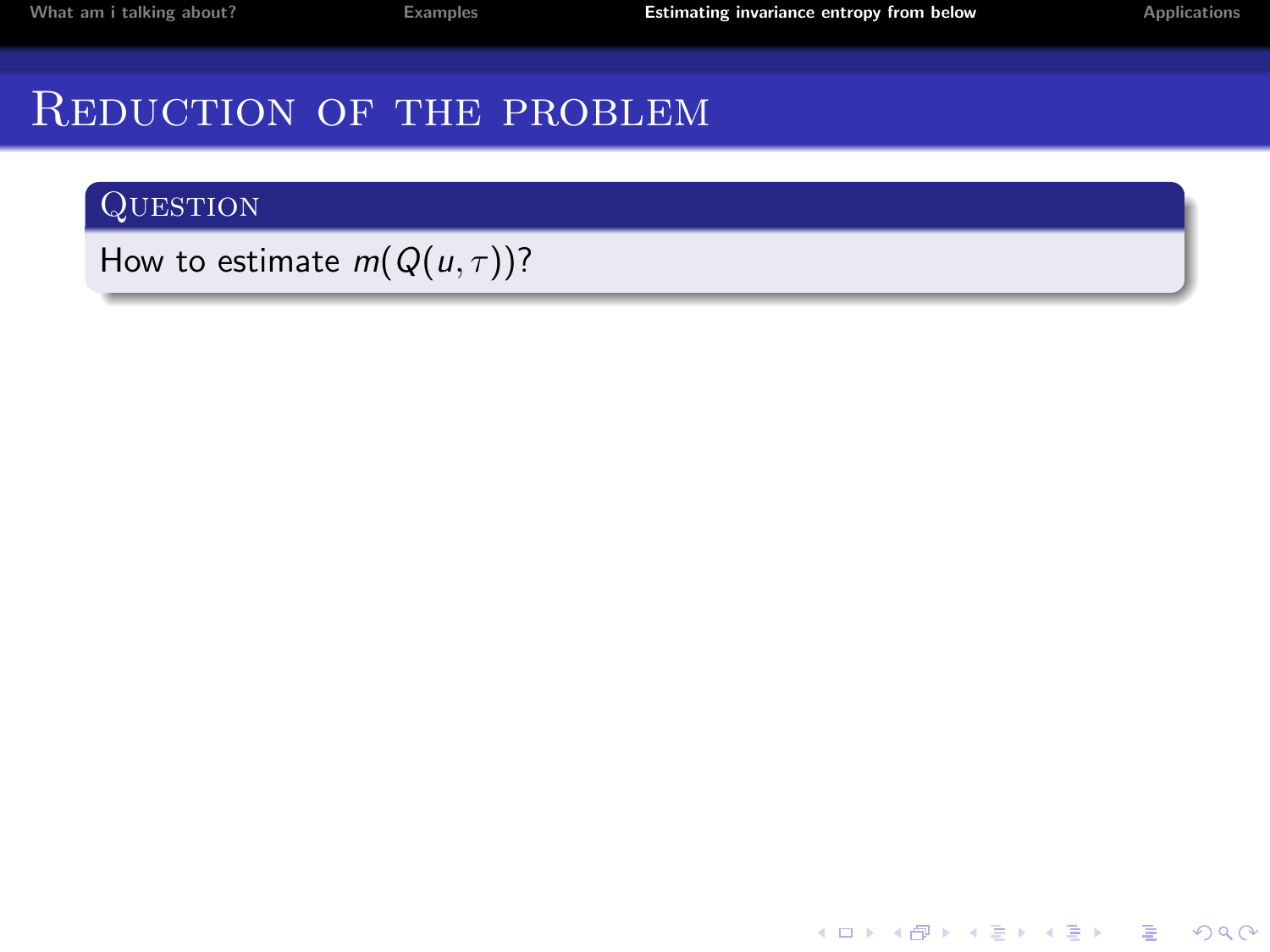### REDUCTION OF THE PROBLEM

#### **QUESTION**

How to estimate  $m(Q(u, \tau))$ ?

Idea (from the theory of escape rates):

Introduce the Bowen-metrics on M:

$$
d_{u,\tau}(x,y):=\max_{t\in[0,\tau]}d(\varphi(t,x,u),\varphi(t,y,u)).
$$

Cover the set  $Q(u, \tau)$  with a minimal collection of Bowen-balls:

$$
Q(u,\tau) \subset \bigcup_{x \in S_{u,\tau,\varepsilon}} B_{\varepsilon}^{u,\tau}(x), \quad \varepsilon > 0 \text{ (fixed)}
$$

This implies

$$
m(Q(u,\tau))\leq \sum_{x}m(B_{\varepsilon}^{u,\tau}(x))\leq \#S_{u,\tau,\varepsilon}\cdot \sup_{x\in Q(u,\tau)}m(B_{\varepsilon}^{u,\tau}(x)).
$$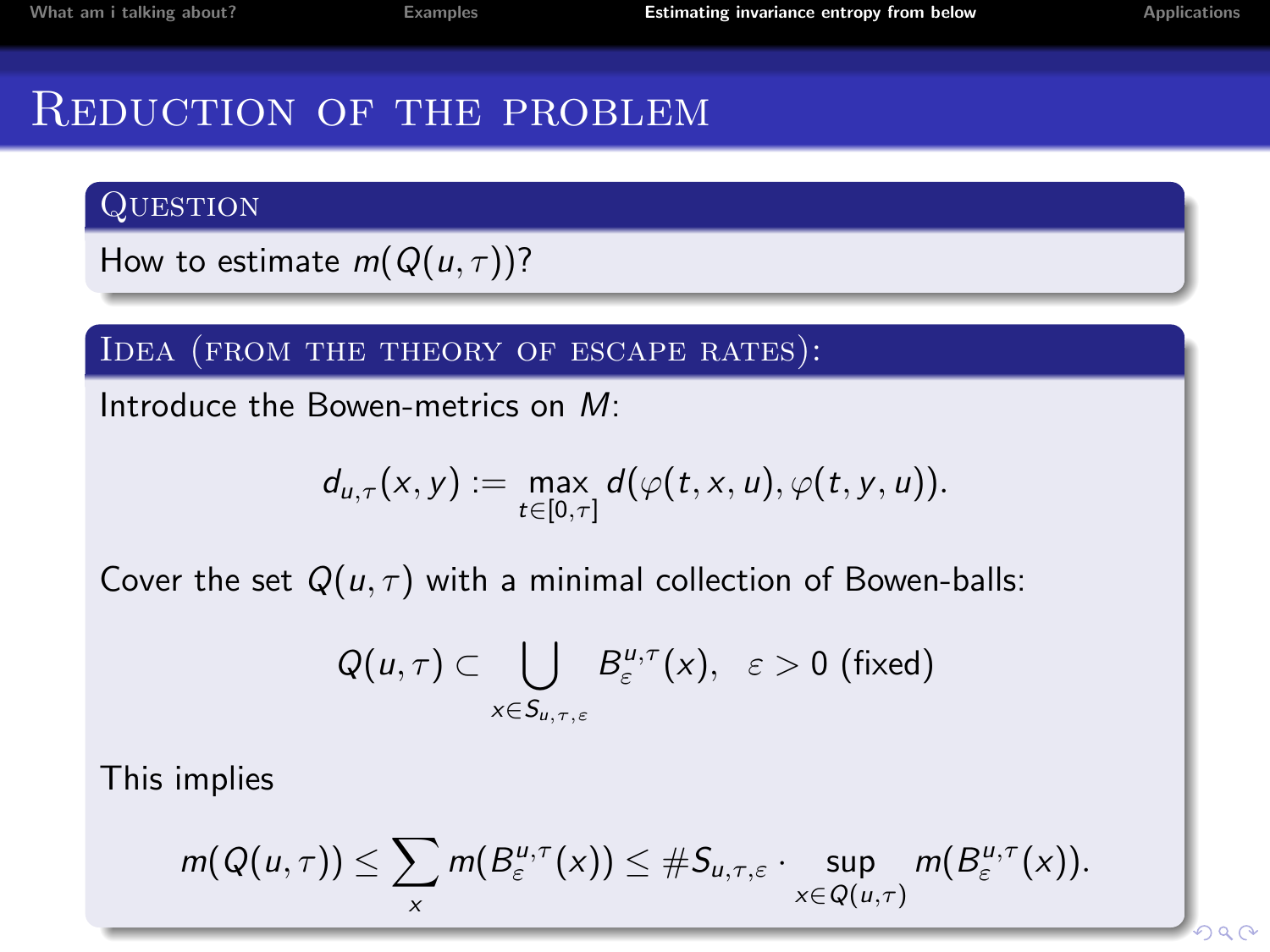| What am i talking about |  |  |  |  |  |  |
|-------------------------|--|--|--|--|--|--|
|-------------------------|--|--|--|--|--|--|

#### **QUESTION**

How to estimate  $m(B^{u,\tau}_{\varepsilon}(x))$ ?

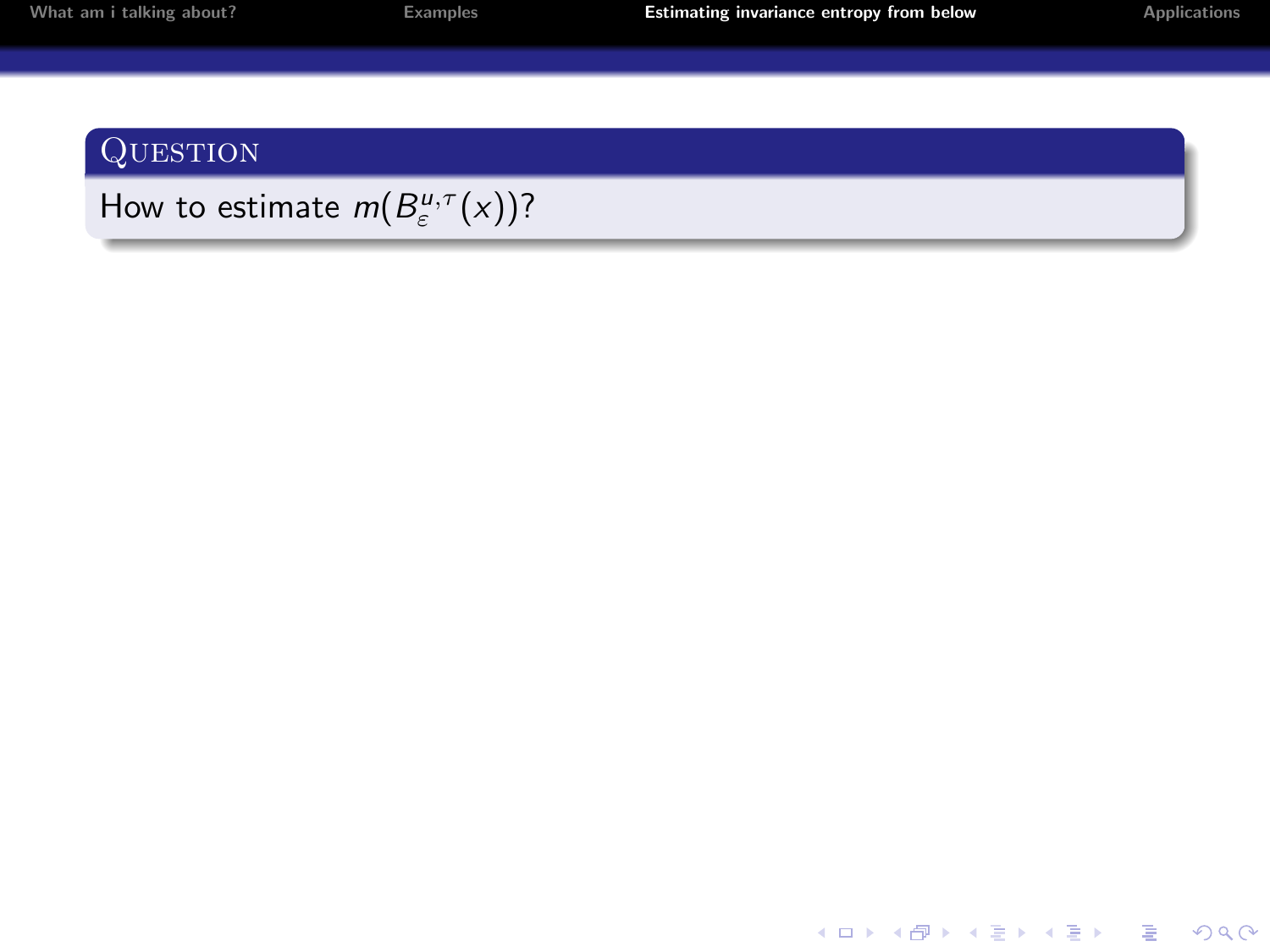#### **QUESTION**

### How to estimate  $m(B^{u,\tau}_{\varepsilon}(x))$ ?

#### KATRIN GELFERT'S LEMMA (SIMPLIFIED VERSION):

Consider a dynamical system of class  $C^1$  on a Riemannian manifold:

$$
\varphi: \mathbb{T} \times M \to M, \ \ (t,p) \mapsto \varphi^t(p).
$$

Let K be a compact set and  $E \subset T_KM$  a subbundle such that

$$
\inf_{p\in K} |\det d_p \varphi^t|_{E_p}| > 1
$$
 for some  $t > 0$ .

Then there is  $\tilde{\varepsilon}(t) > 0$  such that for all  $p \in K$  and  $\varepsilon \in (0, \tilde{\varepsilon}]$ :

$$
\mu_H(B^t_{\varepsilon}(p), \dim M, \varepsilon) \leq \text{const} \cdot \varepsilon^{\dim M} \left| \det d_p \varphi^t |_{E_p} \right|^{-1},
$$

where  $\mu_H(\cdot, \text{dim } M, \varepsilon)$  denotes outer Hausdorff measure.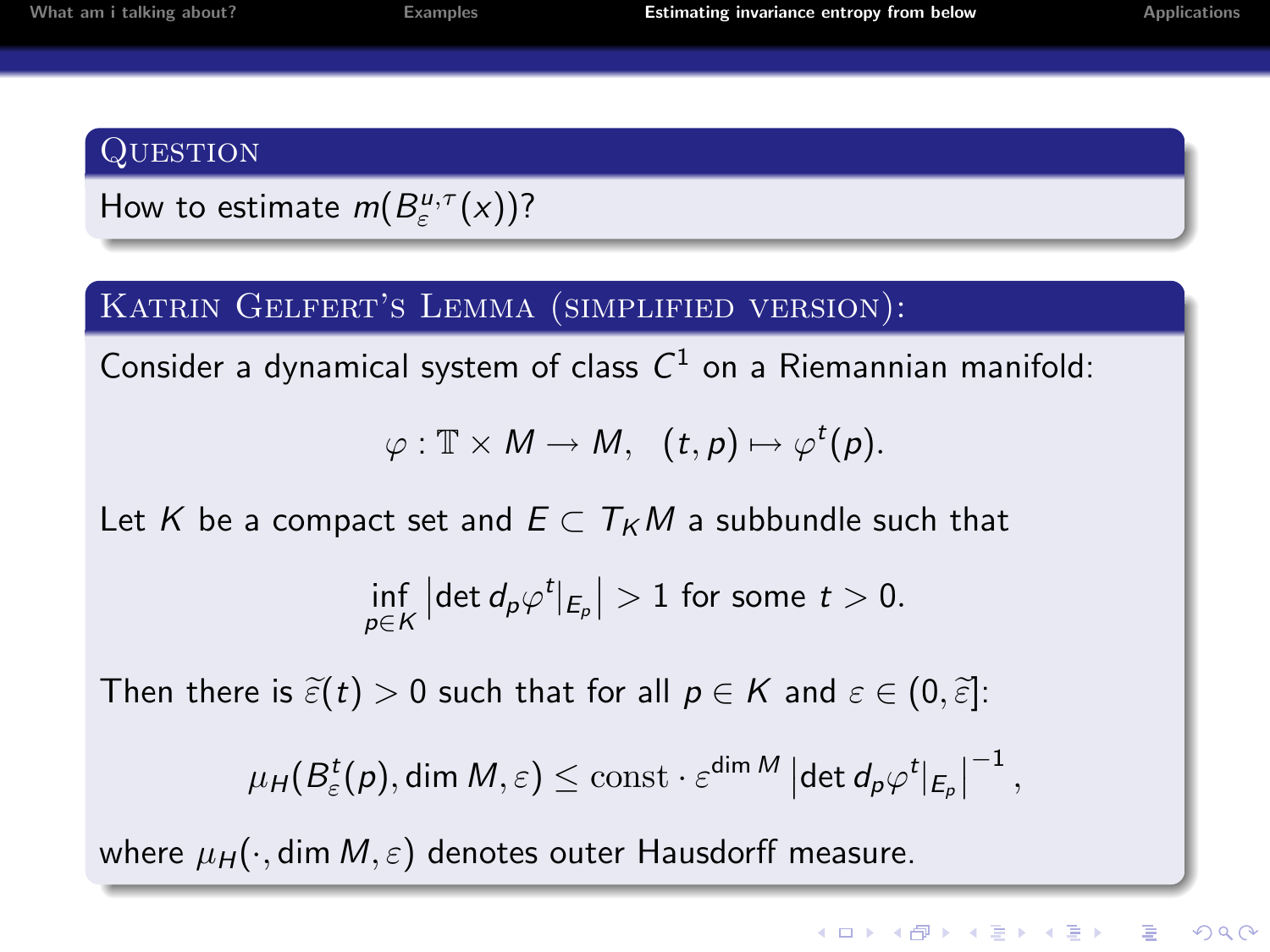| What am i talking about? |
|--------------------------|
|--------------------------|

[Examples](#page-10-0) **Examples** [Estimating invariance entropy from below](#page-12-0) **[Applications](#page-29-0)** 

K ロ ▶ K @ ▶ K 할 ▶ K 할 ▶ | 할 | ⊙Q @

# SUMMARY

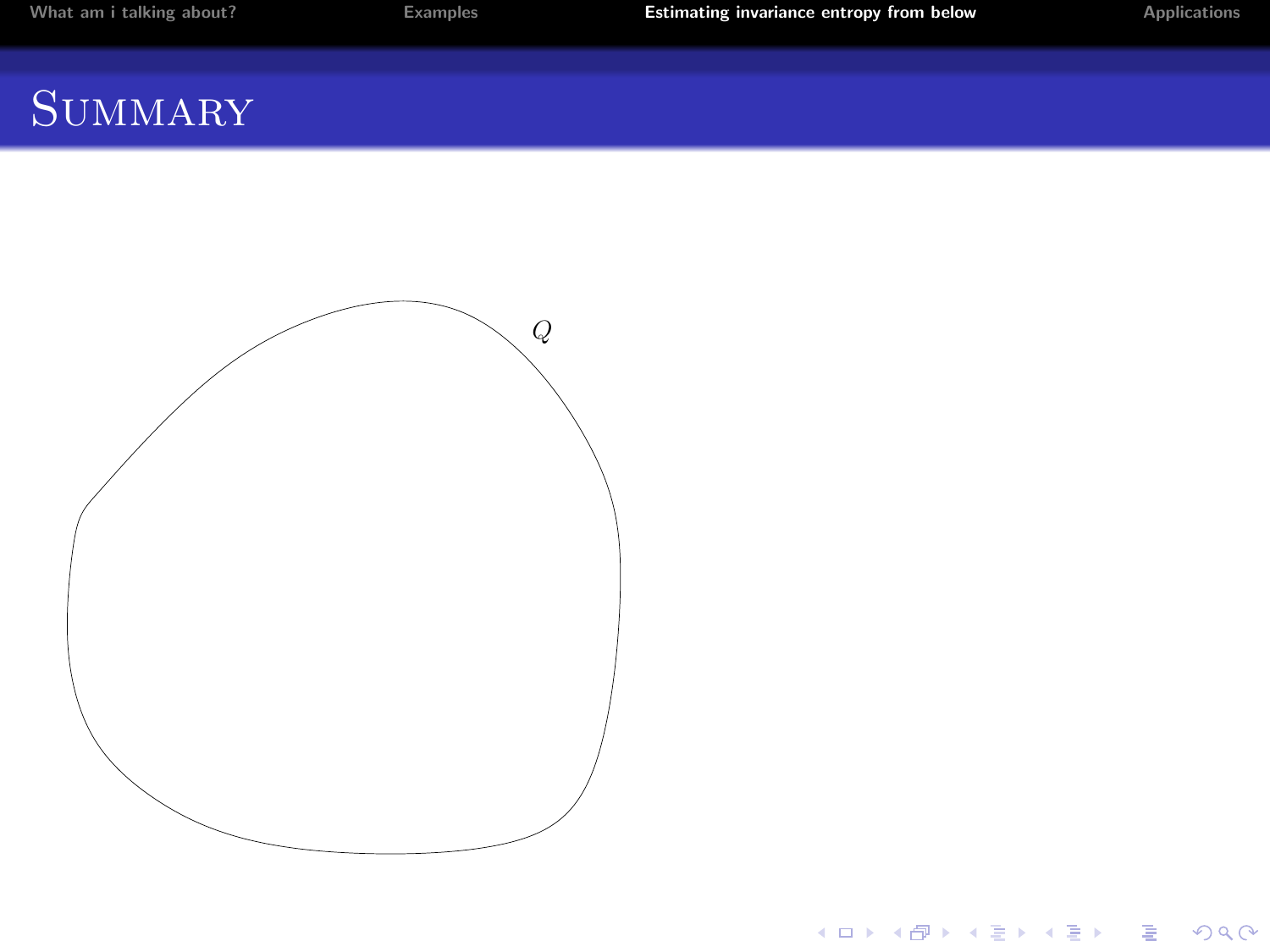| What am i talking about? |  |  |  |
|--------------------------|--|--|--|
|--------------------------|--|--|--|

[Examples](#page-10-0) **Examples** [Estimating invariance entropy from below](#page-12-0) **[Applications](#page-29-0)** 

**K ロ ▶ K 레 ▶ K 코 ▶ K 코 ▶ 『코』 ◆ 9 Q @** 

## SUMMARY

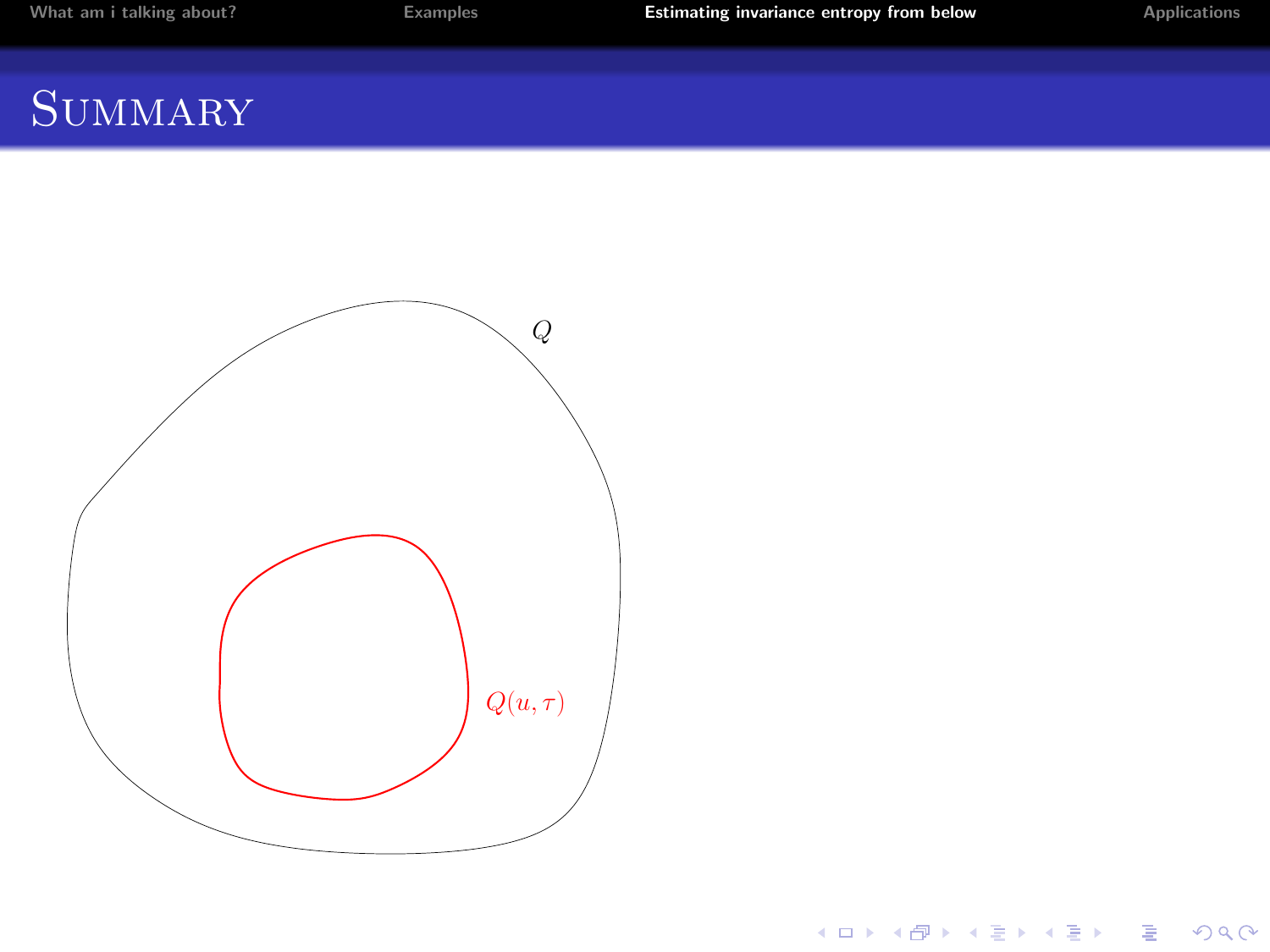| What am |  | i talking about? |  |  |
|---------|--|------------------|--|--|
|---------|--|------------------|--|--|

[Examples](#page-10-0) **[Estimating invariance entropy from below](#page-12-0)** [Applications](#page-29-0)

K ロ K K (P) K (E) K (E) X (E) X (P) K (P)

## SUMMARY

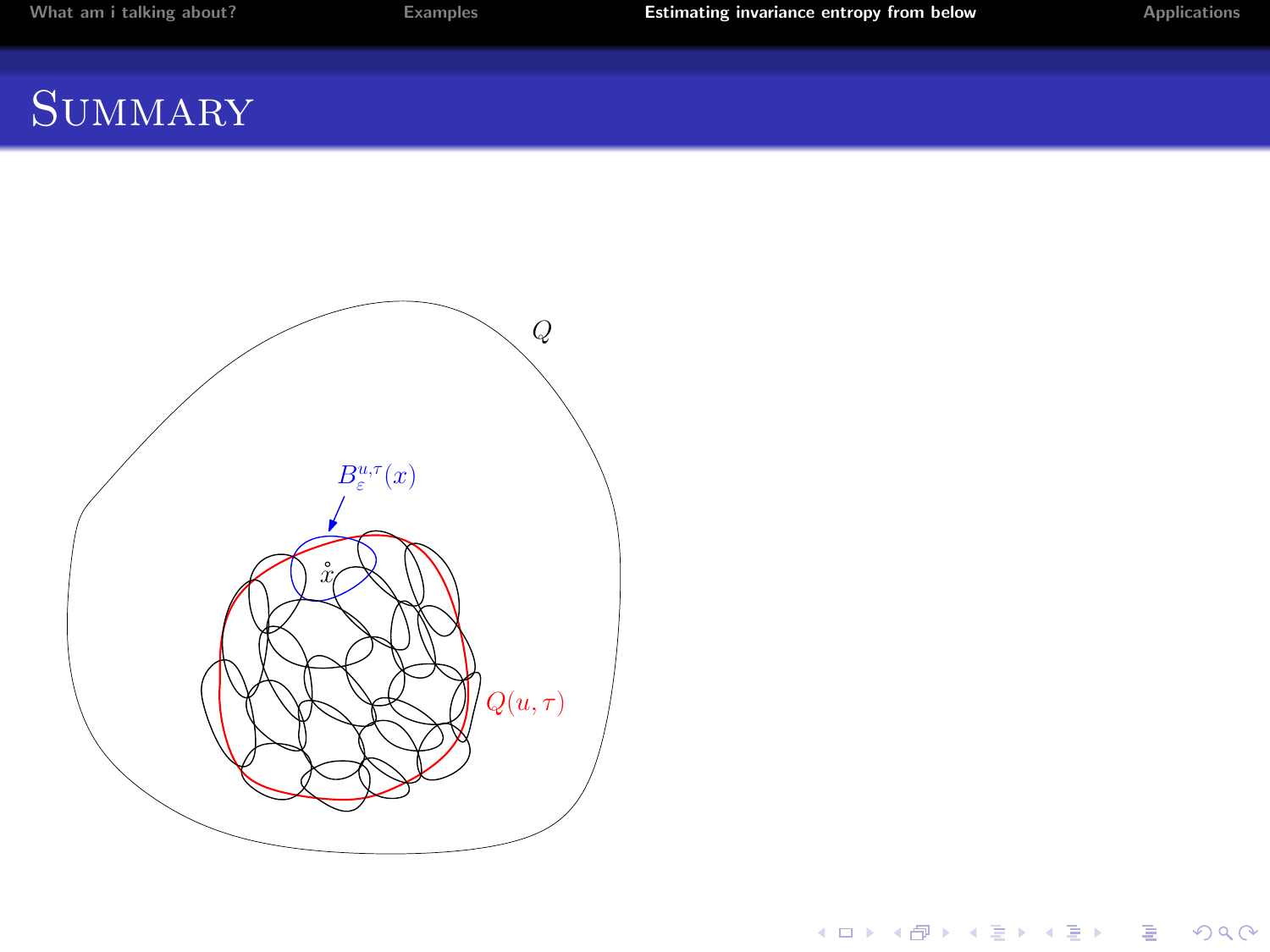[What am i talking about?](#page-2-0) **[Examples](#page-10-0)** Examples **[Estimating invariance entropy from below](#page-12-0)** [Applications](#page-29-0)

## **SUMMARY**



$$
r_{\mathsf{inv}}(\tau, Q) \geq \frac{m(Q)}{\max_{u \in \mathcal{S}} m(Q(u, \tau))}
$$

K ロ X イロ X K ミ X K ミ X ミ → S V C Y C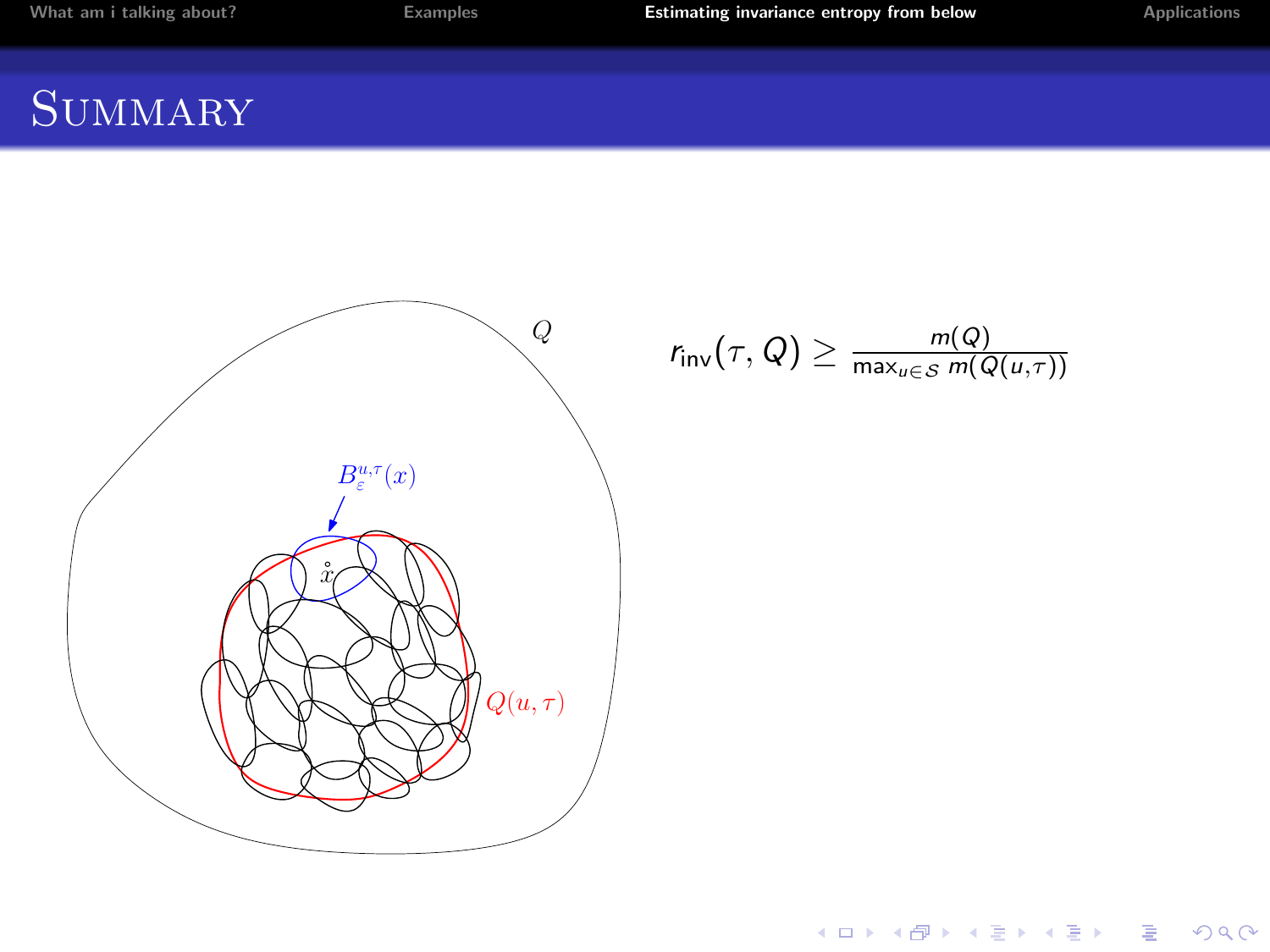# **SUMMARY**



$$
r_{\text{inv}}(\tau, Q) \ge \frac{m(Q)}{\max_{u \in S} m(Q(u, \tau))}
$$

$$
m(Q(u, \tau)) \le \sum_{x \in S_{u, \tau, \varepsilon}} m(B_{\varepsilon}^{u, \tau}(x))
$$

K ロ X イロ X K ミ X K ミ X ミ → S V C Y C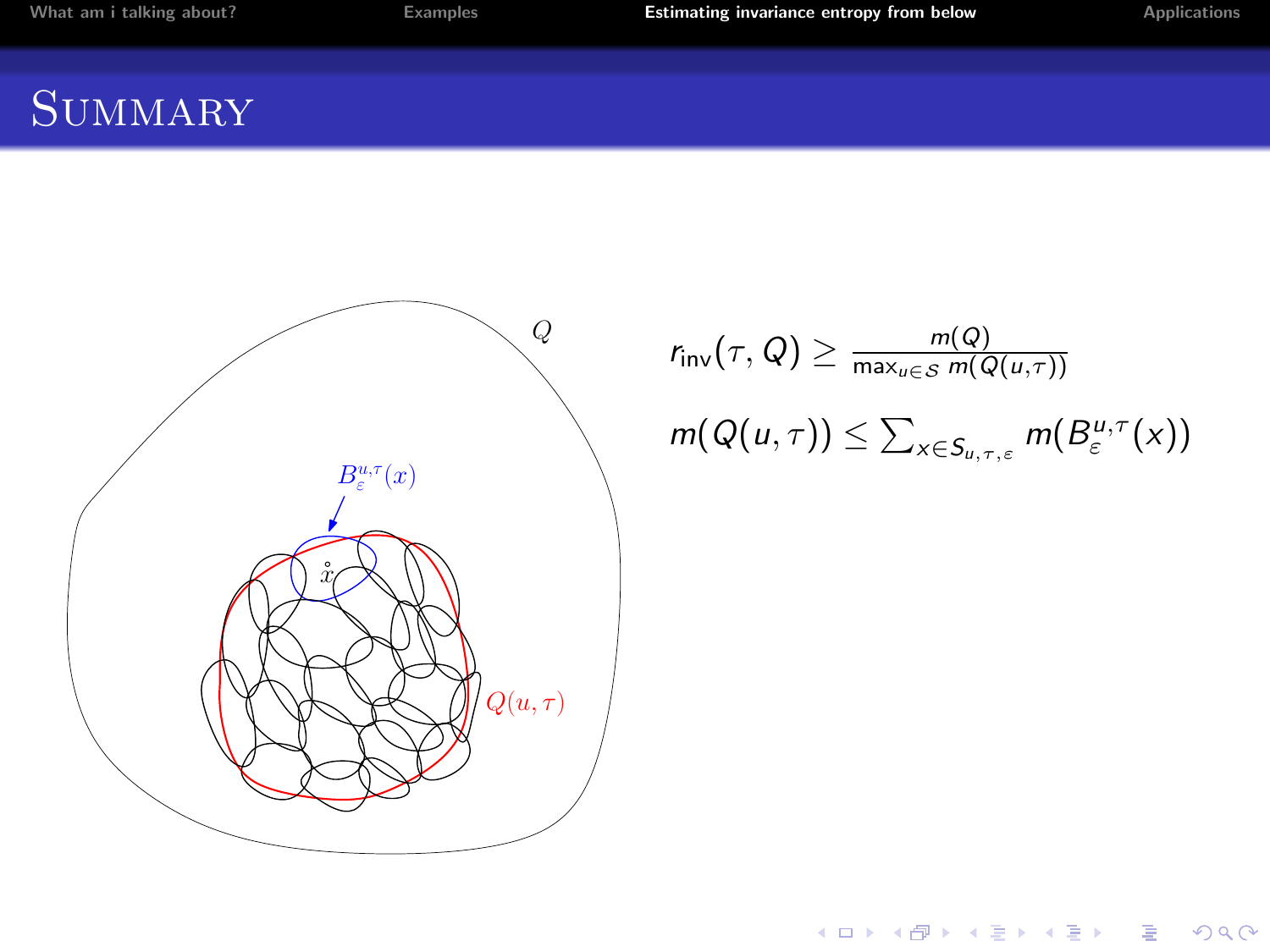[What am i talking about?](#page-2-0) **[Examples](#page-10-0)** Examples **[Estimating invariance entropy from below](#page-12-0)** [Applications](#page-29-0)

# SUMMARY<sup></sup>



$$
r_{\mathsf{inv}}(\tau, Q) \ge \frac{m(Q)}{\max_{u \in S} m(Q(u, \tau))}
$$
  

$$
m(Q(u, \tau)) \le \sum_{x \in S_{u, \tau, \varepsilon}} m(B_{\varepsilon}^{u, \tau}(x))
$$
  

$$
m(B_{\varepsilon}^{u, \tau}(x)) \le \frac{C \varepsilon^{d}}{|\det d_{x} \varphi_{t, u}|_{E_{u, x}}|}
$$
  
for  $m = \mu_{H}(\cdot, \dim M, \varepsilon)$ .

(Nonautonomous version of Katrin Gelfert's Lemma)

K ロ ▶ K @ ▶ K 할 ▶ K 할 ▶ | 할 | ⊙Q @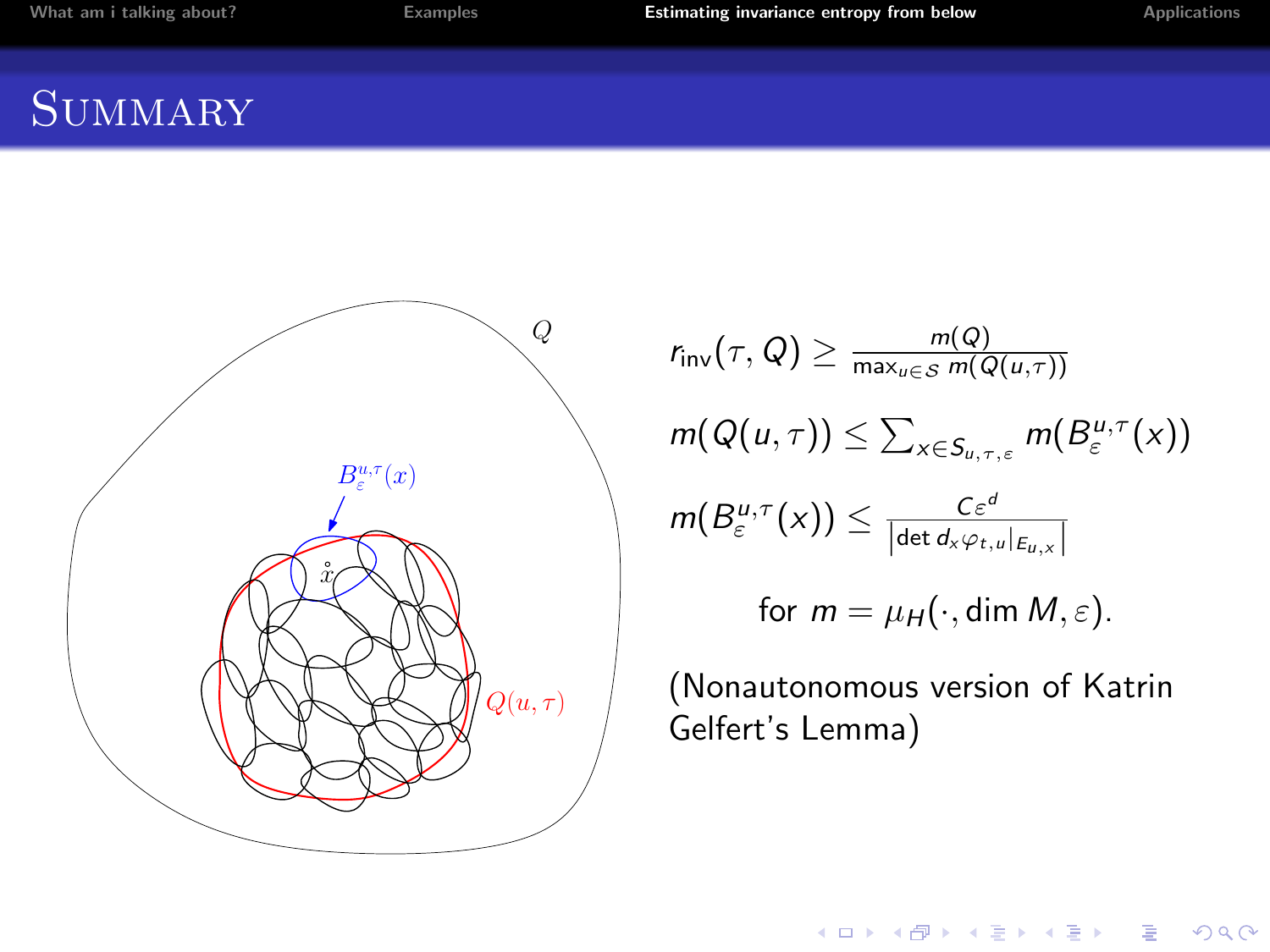## THE MAIN RESULT

#### **DEFINITION**

Define

$$
Q := \left\{ (u, x) \in \mathcal{U} \times M : \varphi(\mathbb{R}_0^+, x, u) \subset Q \right\}.
$$
  

$$
h_{\rm esc}(Q) := \limsup_{\tau \to \infty} \frac{1}{\tau} \ln \left[ \limsup_{\varepsilon \searrow 0} \sup_{u \in \pi_{\mathcal{U}}} \varepsilon^{\dim M} \# S_{u, \tau, \varepsilon} \right].
$$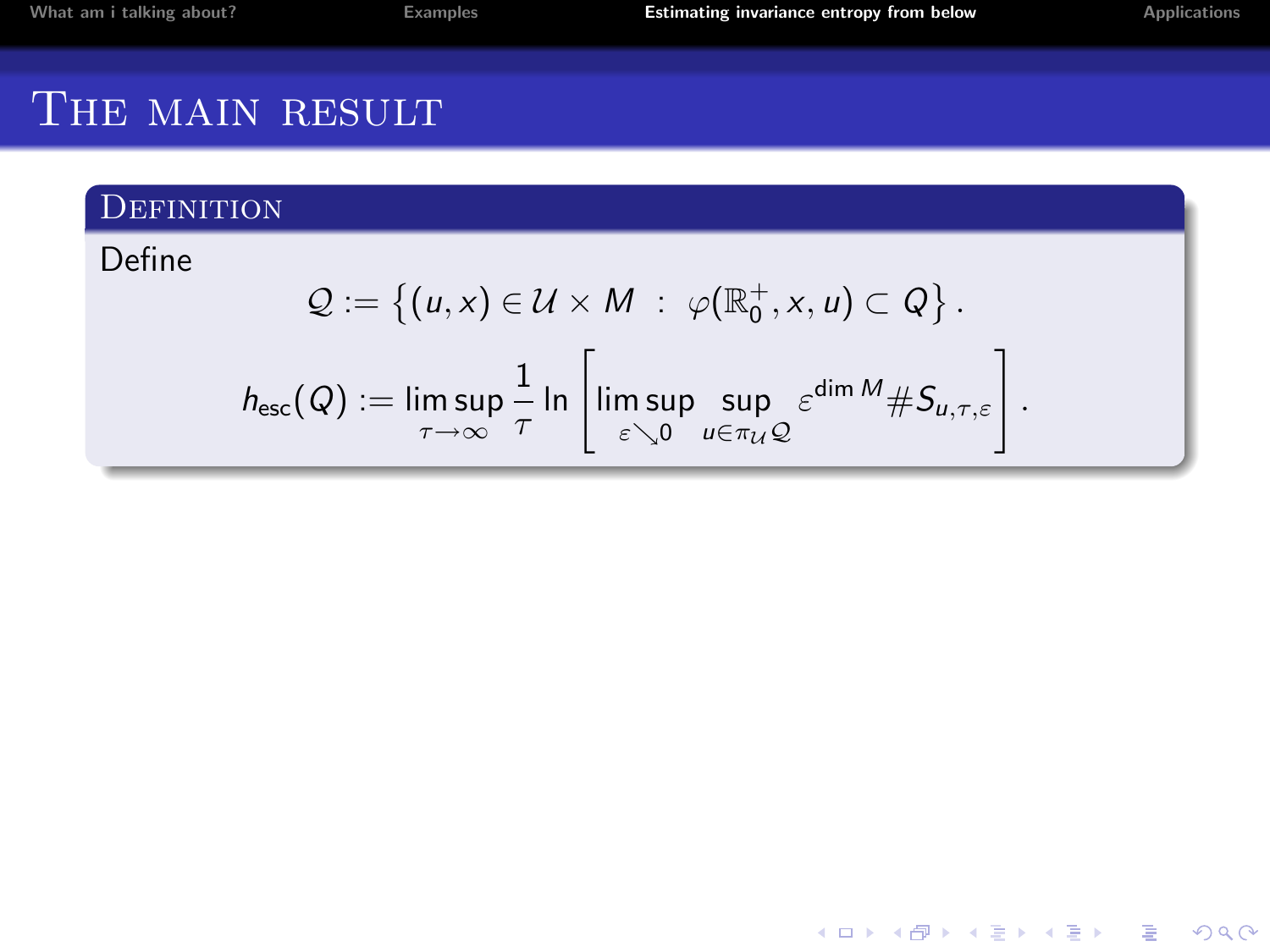### THE MAIN RESULT

#### **DEFINITION**

Define

$$
Q := \left\{ (u, x) \in \mathcal{U} \times M : \varphi(\mathbb{R}_0^+, x, u) \subset Q \right\}.
$$
  

$$
h_{\text{esc}}(Q) := \limsup_{\tau \to \infty} \frac{1}{\tau} \ln \left[ \limsup_{\varepsilon \searrow 0} \sup_{u \in \pi_{\mathcal{U}}} \varepsilon^{\dim M} \# S_{u, \tau, \varepsilon} \right].
$$

#### **THEOREM**

Let  $E \to Q$  be a subbundle of the vector bundle

$$
\bigcup_{(u,x)\in\mathcal{Q}}\{u\}\times\mathcal{T}_{x}M\rightarrow\mathcal{Q},\ \ (u,v\in\mathcal{T}_{x}M)\mapsto(u,x),
$$

with inf $_{\sf x:\; (u,x)\in\cal Q}$   $|$  det  $d_{\sf x}\varphi_{\tau,u}|_{E_{u,{\sf x}}}\,|>1$  for all  $\tau\geq\tau_0$  and  $u\in\pi_{\cal U} {\cal Q}.$  Then

$$
h_{\mathsf{inv}}(Q) \geq \limsup_{\tau \to \infty} \frac{1}{\tau} \inf_{(u,x) \in \mathcal{Q}} \ln |\det d_x \varphi_{\tau,u}|_{E_{u,x}} | - h_{\mathsf{esc}}(Q).
$$

 $290$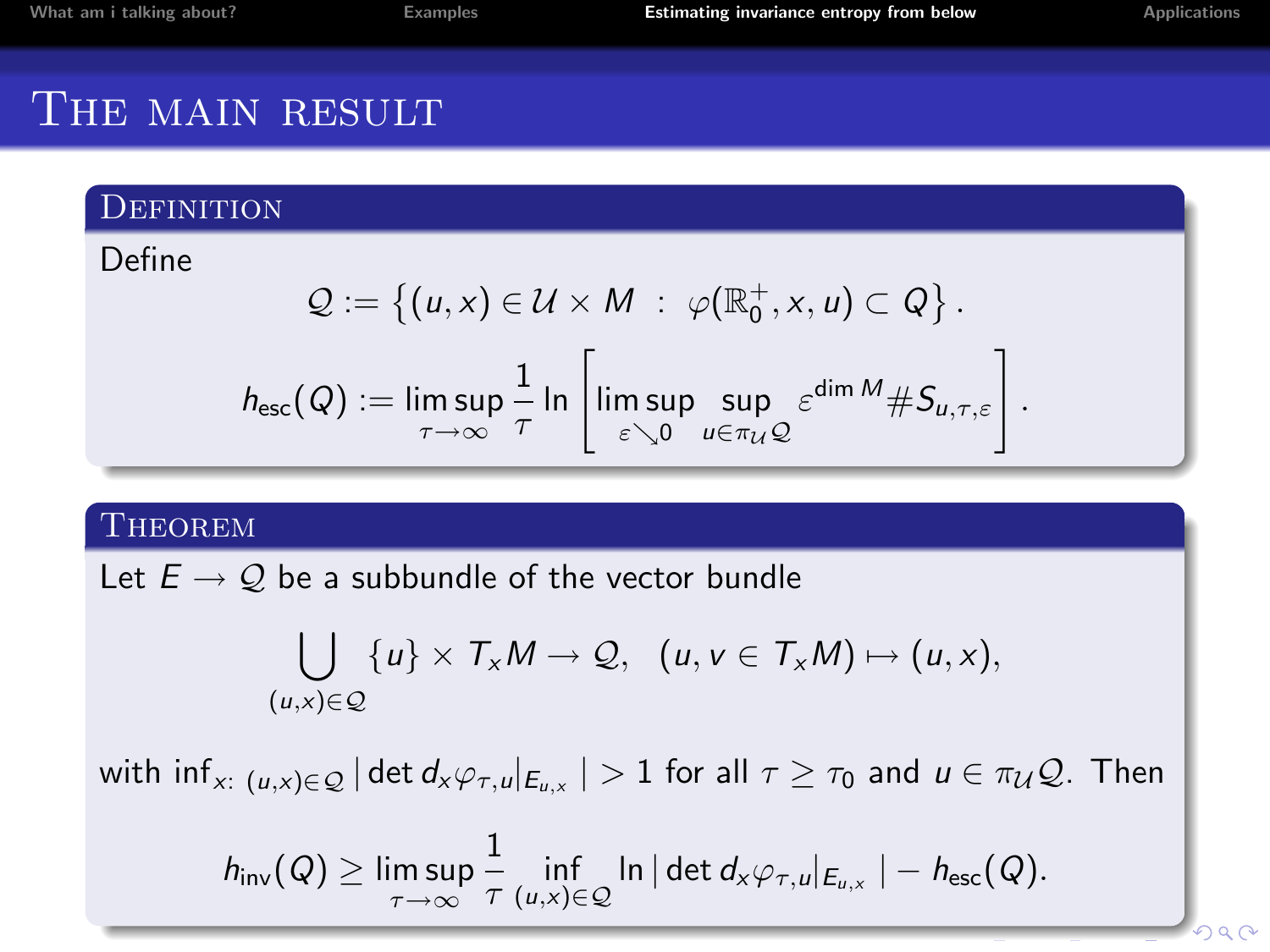**K ロ ▶ K @ ▶ K 할 X X 할 X 및 할 X X Q Q O** 

### GENERALIZED LIOUVILLE FORMULA

#### **PROPOSITION**

Assume that the subbundle  $E$  in the theorem is equivariant. Then

$$
\ln|\det d_{x}\varphi_{\tau,u}|_{E_{u,x}}| = \int_{0}^{\tau} \underbrace{\text{tr}\left[\nabla F_{u(s)}(\varphi_{s,u}(x)) \circ Q(\Theta_{s}u, \varphi_{s,u}(x))\right]}_{\text{partial divergence of } F_{u(s)}} ds,
$$

where  $Q(u, x)$ :  $T_xM \to E_{u,x}$  is the orthogonal projection.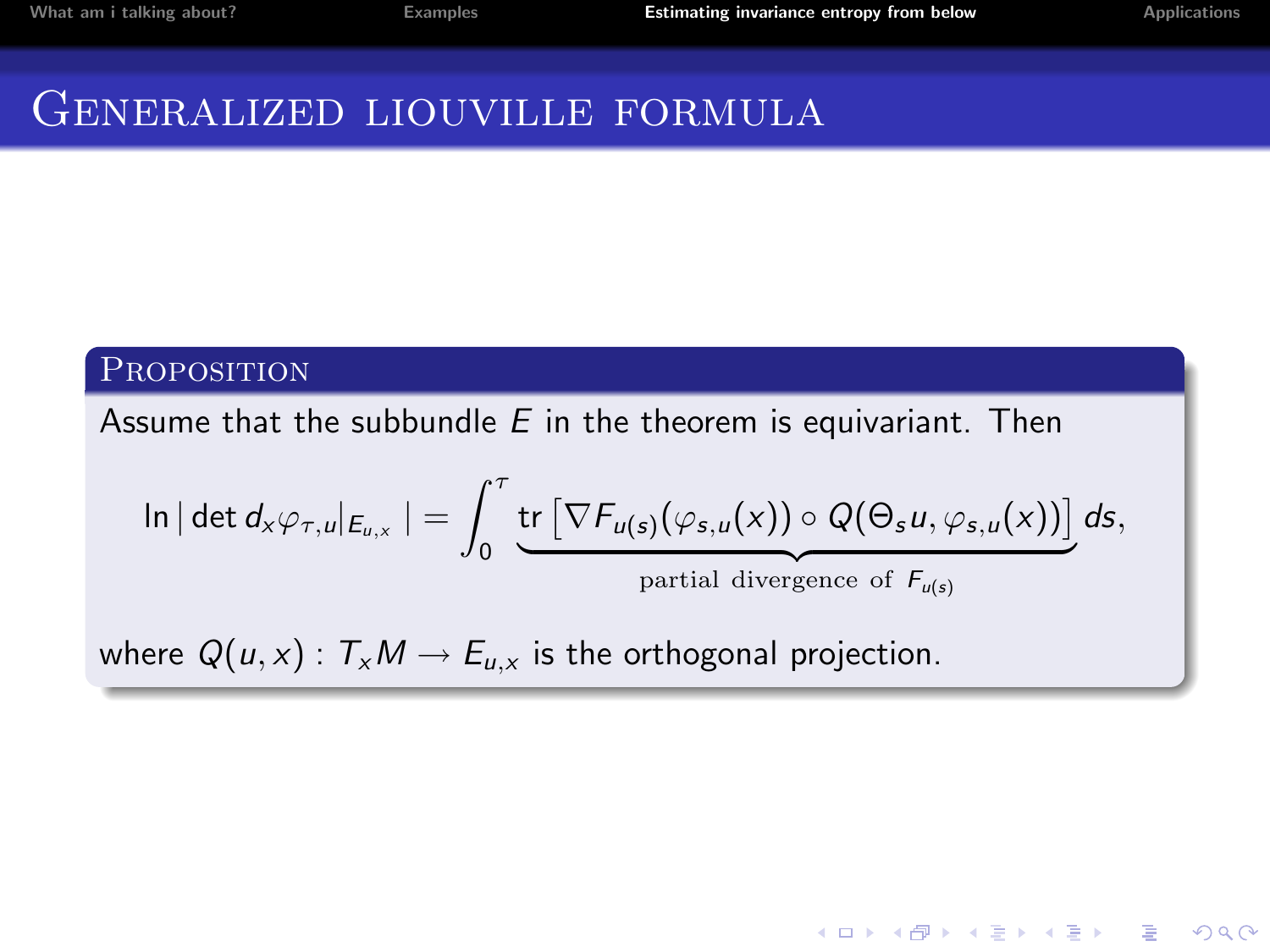**K ロ ▶ K @ ▶ K 할 X X 할 X 및 할 X X Q Q O** 

# THE "ESCAPE ENTROPY"  $h_{\text{esc}}(Q)$

Under mild assumptions,  $|h_{esc}(Q)| < \infty$ . In some cases we can show that

 $h_{\rm esc}(Q) \leq 0$ ,

<span id="page-29-0"></span>and hence we can omit it in the estimate for invariance entropy: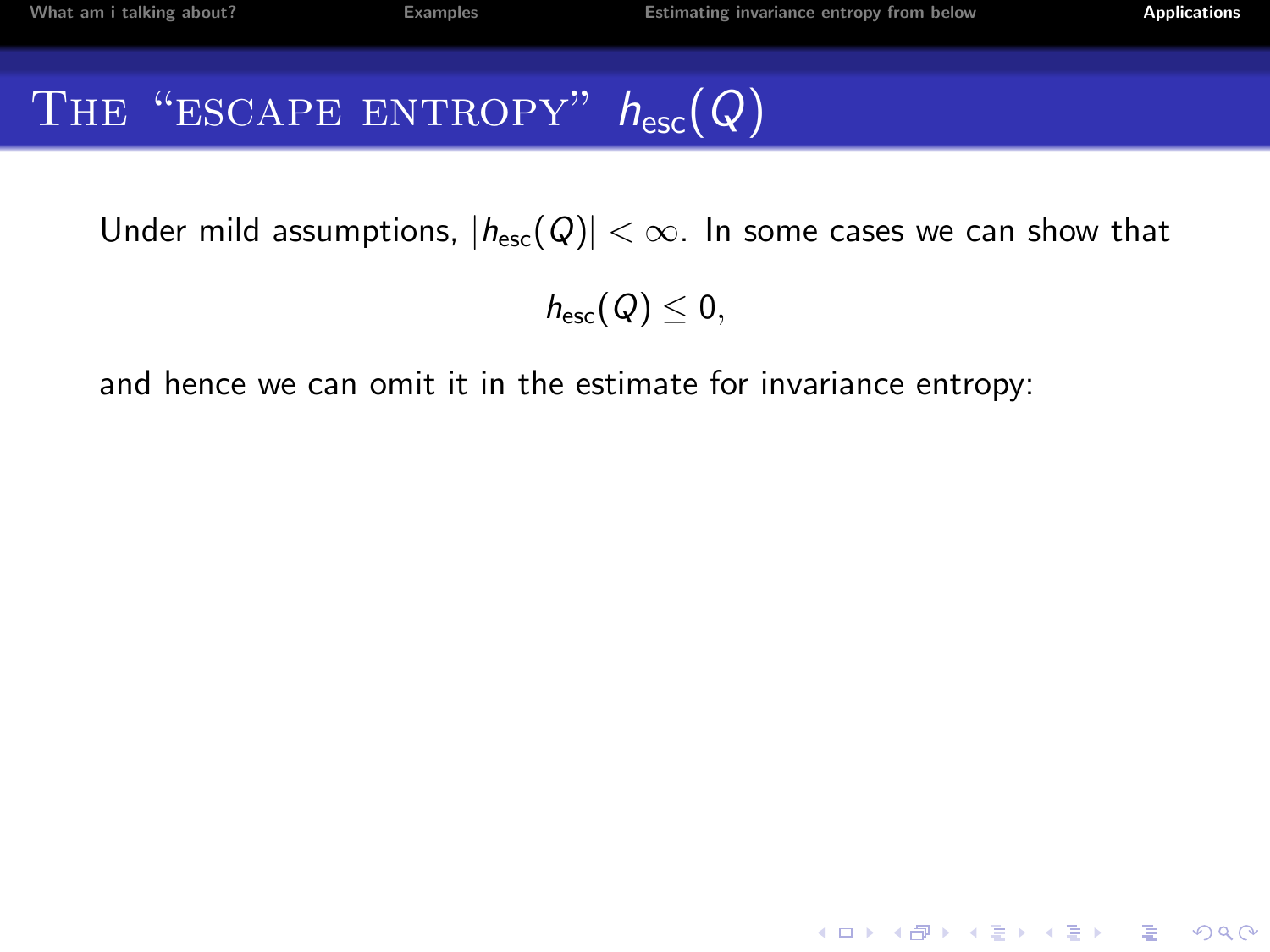# THE "ESCAPE ENTROPY"  $h_{\text{esc}}(Q)$

Under mild assumptions,  $|h_{esc}(Q)| < \infty$ . In some cases we can show that

 $h_{\text{esc}}(Q) < 0$ ,

and hence we can omit it in the estimate for invariance entropy:

 $\bullet$  Uniformly expanding systems: On  $Q$  it holds that

$$
d(\varphi(t,x,u),\varphi(t,y,u))\geq ce^{\lambda t}d(x,y),\quad t\geq 0\quad(c,\lambda>0).
$$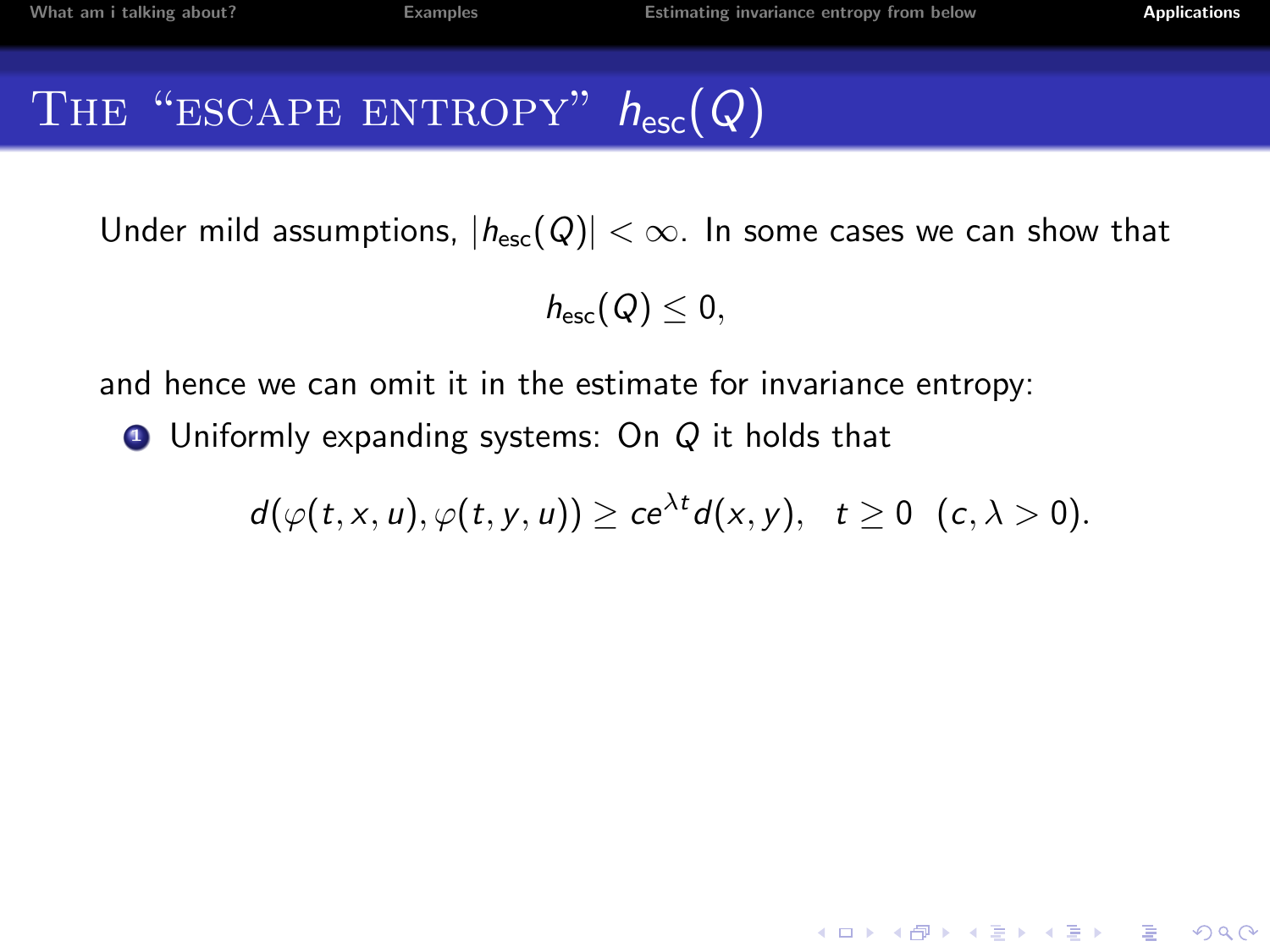# THE "ESCAPE ENTROPY"  $h_{\text{esc}}(Q)$

Under mild assumptions,  $|h_{esc}(Q)| < \infty$ . In some cases we can show that

 $h_{\text{esc}}(Q) < 0$ ,

and hence we can omit it in the estimate for invariance entropy:

 $\bullet$  Uniformly expanding systems: On Q it holds that

$$
d(\varphi(t,x,u),\varphi(t,y,u))\geq ce^{\lambda t}d(x,y),\quad t\geq 0\quad(c,\lambda>0).
$$

<sup>2</sup> Inhomogeneous bilinear systems (under mild conditions):

$$
\dot{x}=\left[A_0+\sum_{i=1}^m u_i(t)A_i\right]x+Bv(t), \ \ (u,v)\in\mathcal{U}\times\mathcal{V}.
$$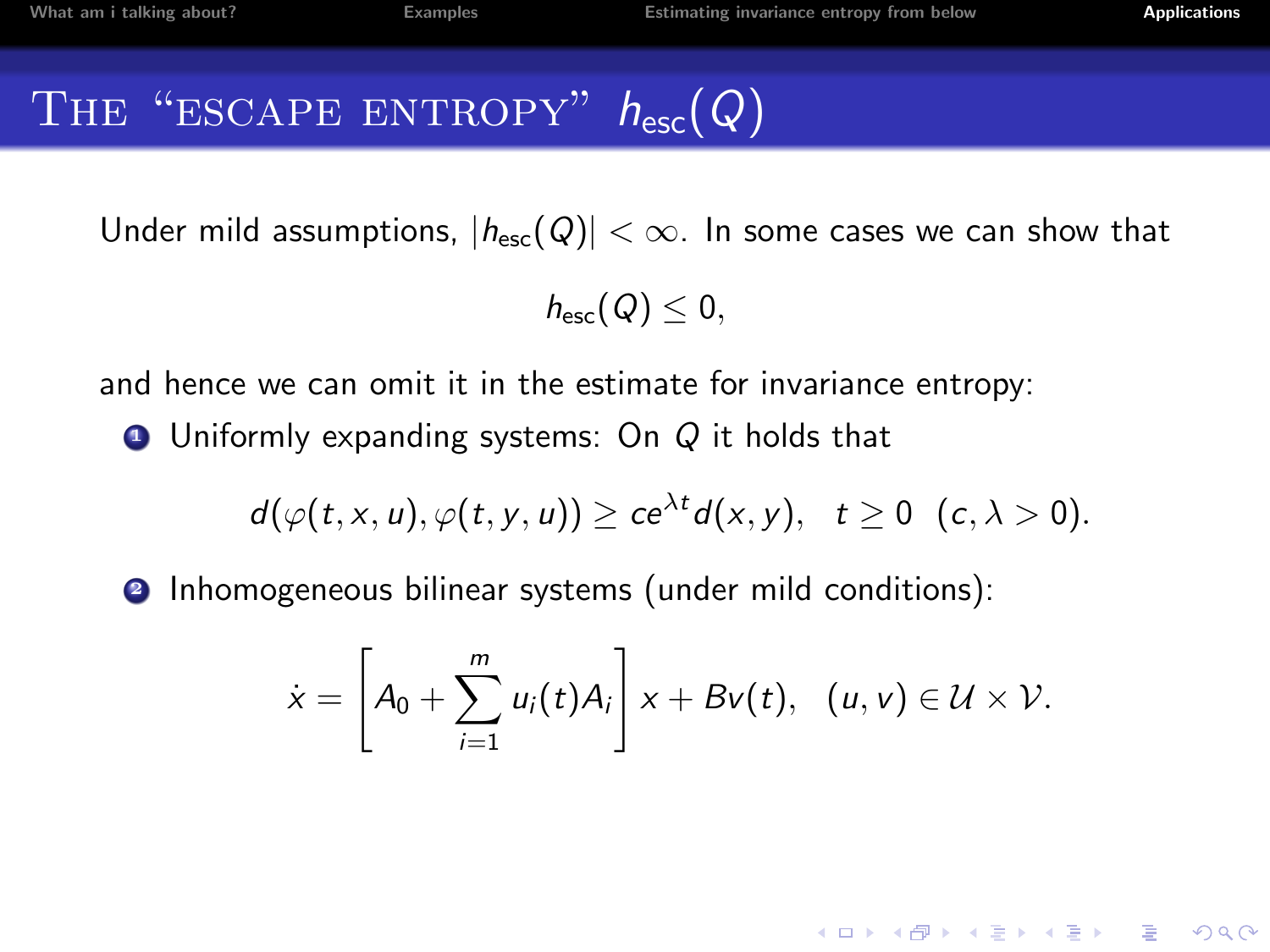# THE "ESCAPE ENTROPY"  $h_{\text{esc}}(Q)$

Under mild assumptions,  $|h_{\text{esc}}(Q)| < \infty$ . In some cases we can show that

 $h_{\text{esc}}(Q) < 0$ ,

and hence we can omit it in the estimate for invariance entropy:

 $\bullet$  Uniformly expanding systems: On Q it holds that

$$
d(\varphi(t,x,u),\varphi(t,y,u))\geq ce^{\lambda t}d(x,y),\quad t\geq 0\quad(c,\lambda>0).
$$

<sup>2</sup> Inhomogeneous bilinear systems (under mild conditions):

$$
\dot{x}=\left[A_0+\sum_{i=1}^m u_i(t)A_i\right]x+Bv(t), \ \ (u,v)\in\mathcal{U}\times\mathcal{V}.
$$

 $\odot$  (?) Bilinear systems on flag manifolds  $\mathbb{F}(d_1,\ldots,d_k)$ ,  $Q =$  closure of a control set (joint work with Luiz San Martin).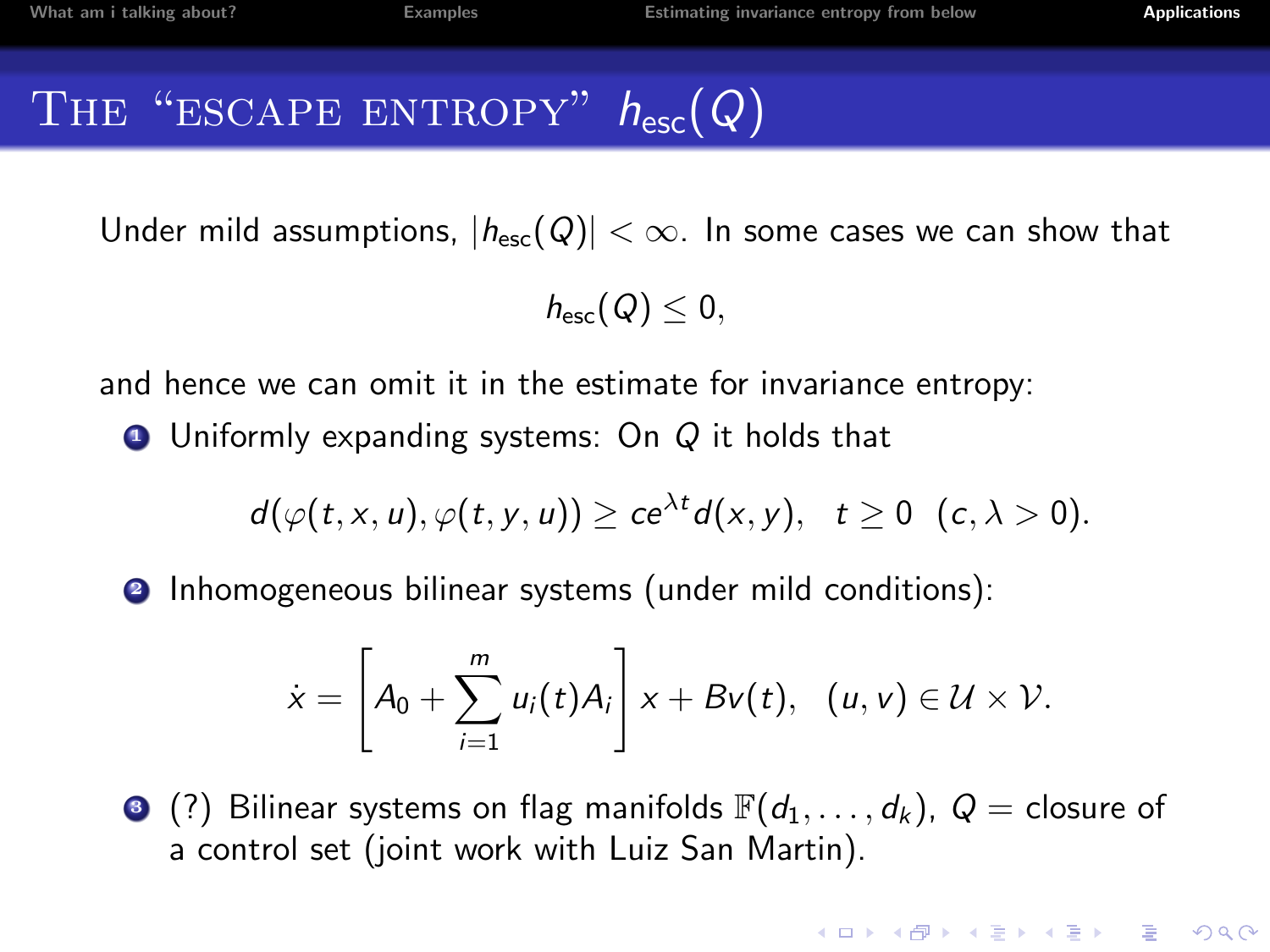| What am i talking about? | <b>Examples</b> | Estimating invariance entropy from below | <b>Applications</b> |
|--------------------------|-----------------|------------------------------------------|---------------------|
| REMARK                   |                 |                                          |                     |

From our theorem we can recover the formula for linear systems: If

$$
\dot{x}(t) = Ax(t) + Bu(t), u \in \mathcal{U},
$$

we can define an equivariant subbundle  $E \rightarrow \mathcal{Q}$  by setting

 $E_{\mu,\times}:\equiv \mathbb{E}^+(A)$  (the unstable subspace)

Applying our theorem we obtain

$$
h_{\mathsf{inv}}(Q) \geq \limsup_{\tau \to \infty} \frac{1}{\tau} \inf_{(u,x) \in Q} \int_0^{\tau} \mathsf{tr}\, A|_{\mathbb{E}^+(A)} \; ds - h_{\mathsf{esc}}(Q).
$$

Since  $h_{\rm esc}(Q) \leq 0$  in this case, we obtain

$$
h_{\mathsf{inv}}(Q) \ge \text{tr}\, A|_{\mathbb{E}^+(A)} = \sum_{\lambda \in \text{spec}(A)} \max \left\{0, \text{Re}\, \lambda \right\}.
$$

K ロ ▶ K @ ▶ K 할 > K 할 > 1 할 > 1 이익어